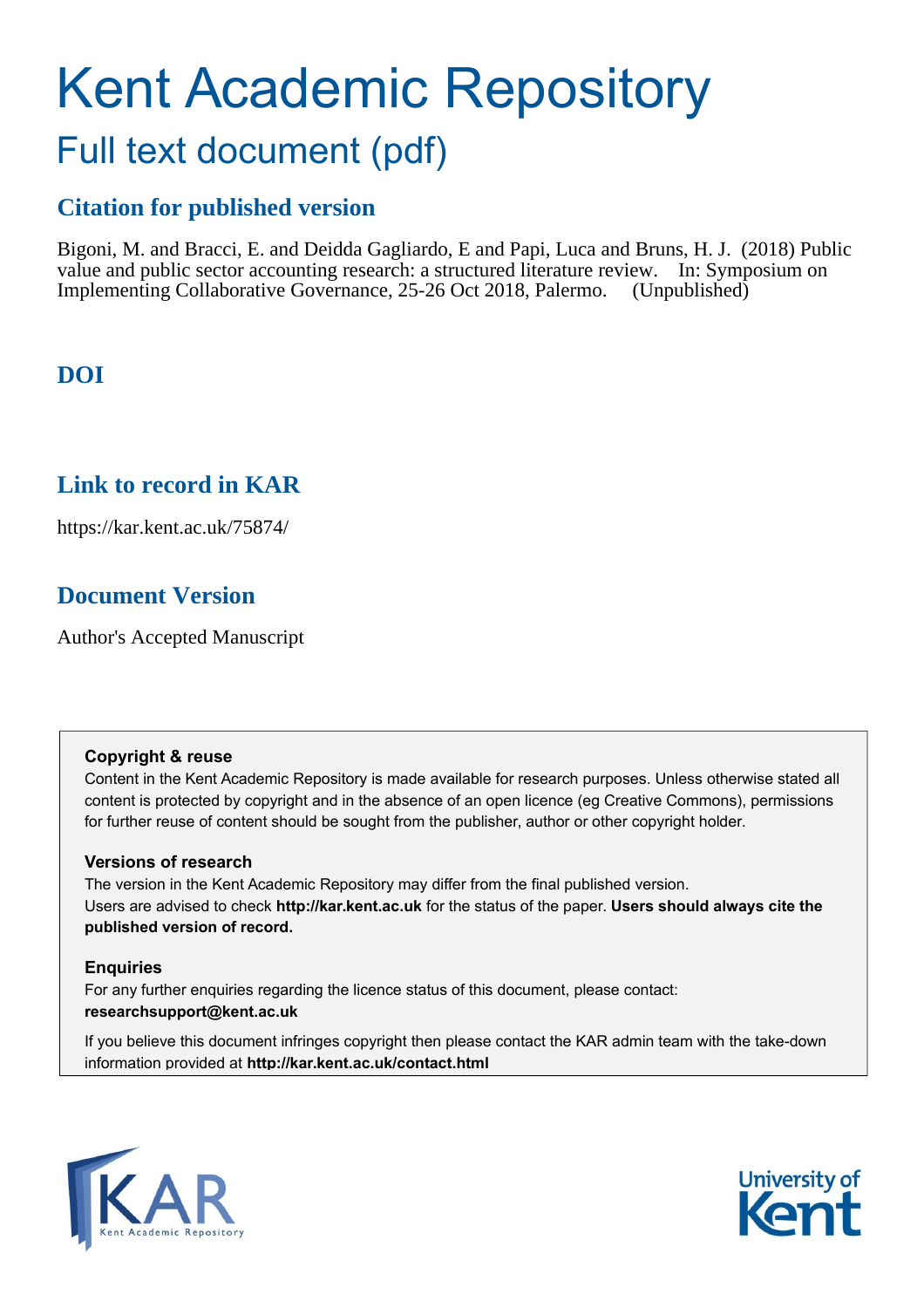# **Public value and public sector accounting research:**

**a structured literature review**

Authors (In alphabetical order)

Bigoni M. - University of Kent (UK) - e-mail: [M.Bigoni@kent.ac.uk](mailto:M.Bigoni@kent.ac.uk)

Bracci E. - University of Ferrara (Italy) - e-mail: **enrico.bracci@unife.it** 

Deidda Gagliardo E. - University of Ferrara (Italy) - e-mail: *enrico.deidda.gagliardo@unife.it* 

Papi L. - University of Ferrara (Italy) - e-mail: [luca.papi@unife.it](mailto:luca.papi@unife.it)

Bruns H.-J. - Leibniz Universität Hannover (Germany) - e-mail: [bruns@pua.uni-hannover.de](mailto:bruns@pua.uni-hannover.de)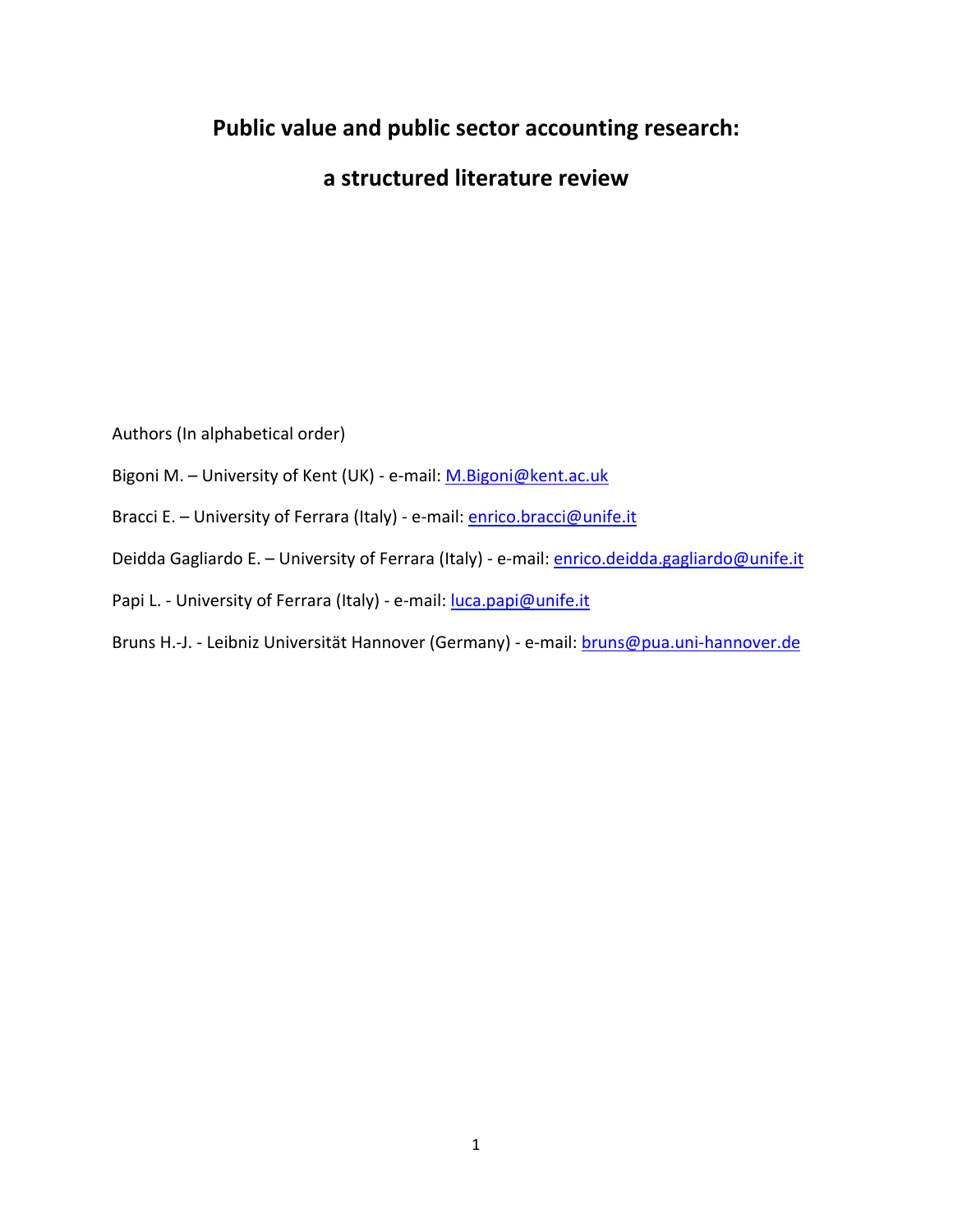### **Abstract**

Purpose – The paper investigates the role of accounting within the fragmented development of public value literature by reviewing the corpus of scholarly contributionsthat aims to address the relevance and impact of accounting studies within the public value theory.

Findings – The lack of empirical research and the limited number of papers on how to account for the creation of public value means that much effort and work is required from accounting scholars to contrast the "theoretical stagnation" on the topic that could endanger the possibility to achieve a deeper understanding of how to govern the public value creation process.

Practical implications – Existing knowledge on public value will be reinforced by new contributions on the topic that consider how to measure value, which would enable politicians and managers to govern the value-creation process more effectively.

Social Implications – Decisions made by policy makers at a macro level and public managers at a micro level can be influenced by making "visible" the public value created by a public administration, which would be an important aid in the achievement of desirable societal outcomes.

Originality/value – The paper develops the first wide-ranging Structured Literature Review on public value accounting and can be a starting point to develop new research avenues, both in the fields of accountability/external reporting and management accounting and performance management.

Keywords: public value, performance measurement, public value accounting, structured literature review

Paper type: Literature review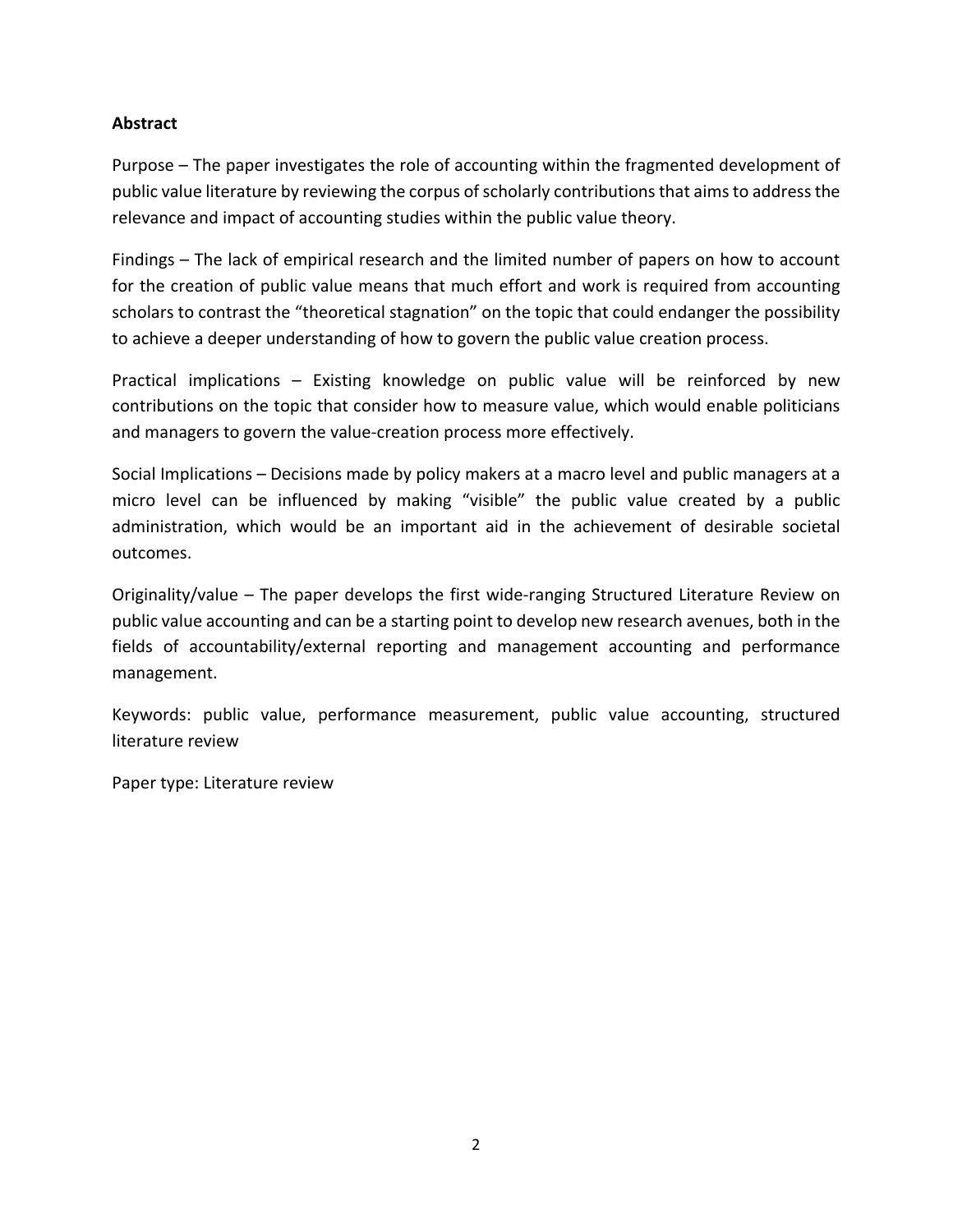#### **Introduction**

Public Value (PV) research in public administration and management has increased in the last 20 years and has produced a great number of scholarly papers, it has therefore an increasingly important place in the academic and managerial debate on the production public services (Van Der Wal, Nabatchi, & De Graaf, 2015; Alford et al., 2017; Osborne, Radnor and Strokosch, 2016). PV theory started to be considered as a paradigm, alternative to New Public Management and Public Governance, and as a new way to conceive the role of public managers (Bryson, Crosby, & Bloomberg, 2014; O'Flynn, 2007; Stoker, 2006). As a result of the growing interest from various disciplines, the PV discourse has led to the development of different conceptualizations of PV: from PV as a way to contribute to the public sphere (Benington, 2009), to PV as what is added in terms of societal outcomes (Alford & Yates, 2014; Hartley et al., 2017), to PV as an actor-focused "strategic triangle" approach for public managers (Moore, 1995). However, PV and its theorizing remain ambiguous.

In contrast to academia's interest in public value theory, it has been noted that PV is far from having been translated into practice, within and across organizations (Alford & Hughes, 2008; Alford & Yates, 2014; Hartley et al., 2017). This may be due to the lack of rigorous empirical research aiming to arrive at a deeper understanding of the PV phenomenon, from which a new full-blown theory could be developed (Guthrie, Marcon, & Russo, 2014; Hartley, et al., 2017). As a result, PV is seen as a contested concept, with a fragmented theoretical development which affects both theory and practice. PV has been analyzed from multiple perspectives, spanning the definition of its key components, the different settings where the creation/co-creation of public (dis)value is observed, and also the new challenge of PV accounting.

The seminal paper by Moore (2014) reckons the need for a PV accounting perspective to account for the value created and the collectively owned assets (money, state authority) used in the process. In this scenario, PV accounting research sought to develop new understandings to support the design, implementation and use of accounting systems within the PV management process. However, the public-sector accounting (PSA) literature still appears sparse and lacks a specific focus on the methodologies and techniques suitable to create a public value accounting framework, beyond the bottom-line of accounting for financial results and sustainability (Moore, 2014). As stated by Faulkner and Kaufman (2018), there is a lack of clarity about how to account for and measure the extent to which public service organizations are creating value for the general public. Moreover, there is a need to clarify how the multifaceted nature of PV theory development (Alford et al., 2017; Williams and Shearer, 2011) and also Moore's (2014) normative framework for assessing the value of government production are addressed in PV studies which, in different ways, seek to conceptualize and investigate how desirable societal outcomes are achieved by means of governmental action (Hartley et al., 2017; Yang, 2016).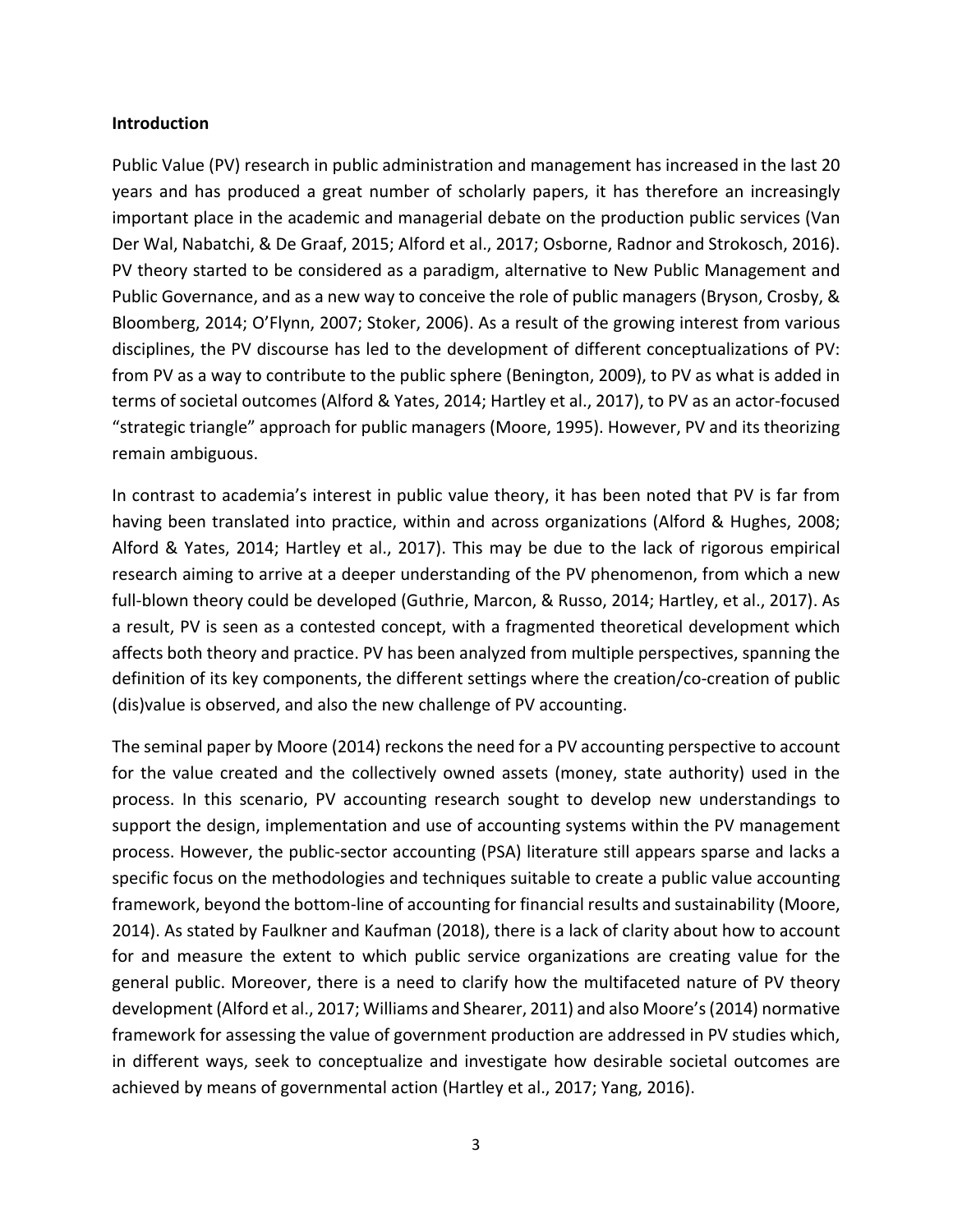Considering the fragmented development of PV literature and the turn towards a PV accounting and measurement focus (Moore, 2014; Papi et al. 2018), it is necessary to explore the corpus of scholarly literature that aims to address the relevance and impact of accounting studies within the public value theory. Relevance refers to both the conceptualization of and evidence from PV accounting practices, whereas impact considers the significance of accounting scholarship within that research field. By means of a Structured Literature Review approach (Massaro, Dumay, & Guthrie, 2016; Santis, Grossi, & Bisogno, 2018), we seek to shed light on the state of PV research, and the specific role of accounting scholarship therein. As a result, we address the following research questions:

### *RQ1: What is the current state of research on Public Value?*

*RQ2: What are the core issues investigated within Public Value literature and Public Value accounting literature in particular?*

*RQ3: What are the future prospects of Public Value accounting research?*

We have explored the corpus of PV scholarly literature through a Structured Literature Review (SLR) which is based on *Scopus*, one of the largest abstract and citation databases of peerreviewed literature, and which considers academic journals and book chapters resulting from a keyword search. For our purposes, a keyword search is suitable as it identifies published articles in a maturing research field, such as that of PV accounting (Massaro, Dumay, & Guthrie, 2016). Our inquiry extends the insights from previous literature reviews on PV (Williams & Shearer, 2011) by emphasizing the intersection of PV and PSA research, highlighting how accounting scholarship could contribute to PV theory development, thereby broadening the compass of previous research agendas (Hartley et al., 2017; Faulkner & Kaufman, 2018).

The following section of the paper (§2) provides detail on the SLR we have carried out in the work. In the third section (§3), an analysis of the PV accounting literature streams is presented, in particular by addressing the major themes and key issues investigated therein. In the last section (§4) we draw our conclusions and set out possible avenues for the future development of PV accounting research.

#### **Research method**

This section highlights the steps adopted in selecting the articles we analyzed in carrying out our SLR. As a research method, SLR seeks to ensure the replicability and transparency of the search strategy adopted for analysis (Massaro, Dumay, & Guthrie, 2016; Torchia. Calabrò & Morner, 2015). The main issue is the definition of the literature review protocol. For Massaro, Dumay and Guthrie (2016, p. 6), the literature review protocol seeks to ensure the replicability and consistency of studies which aim at providing a reliable picture of a research field, primarily by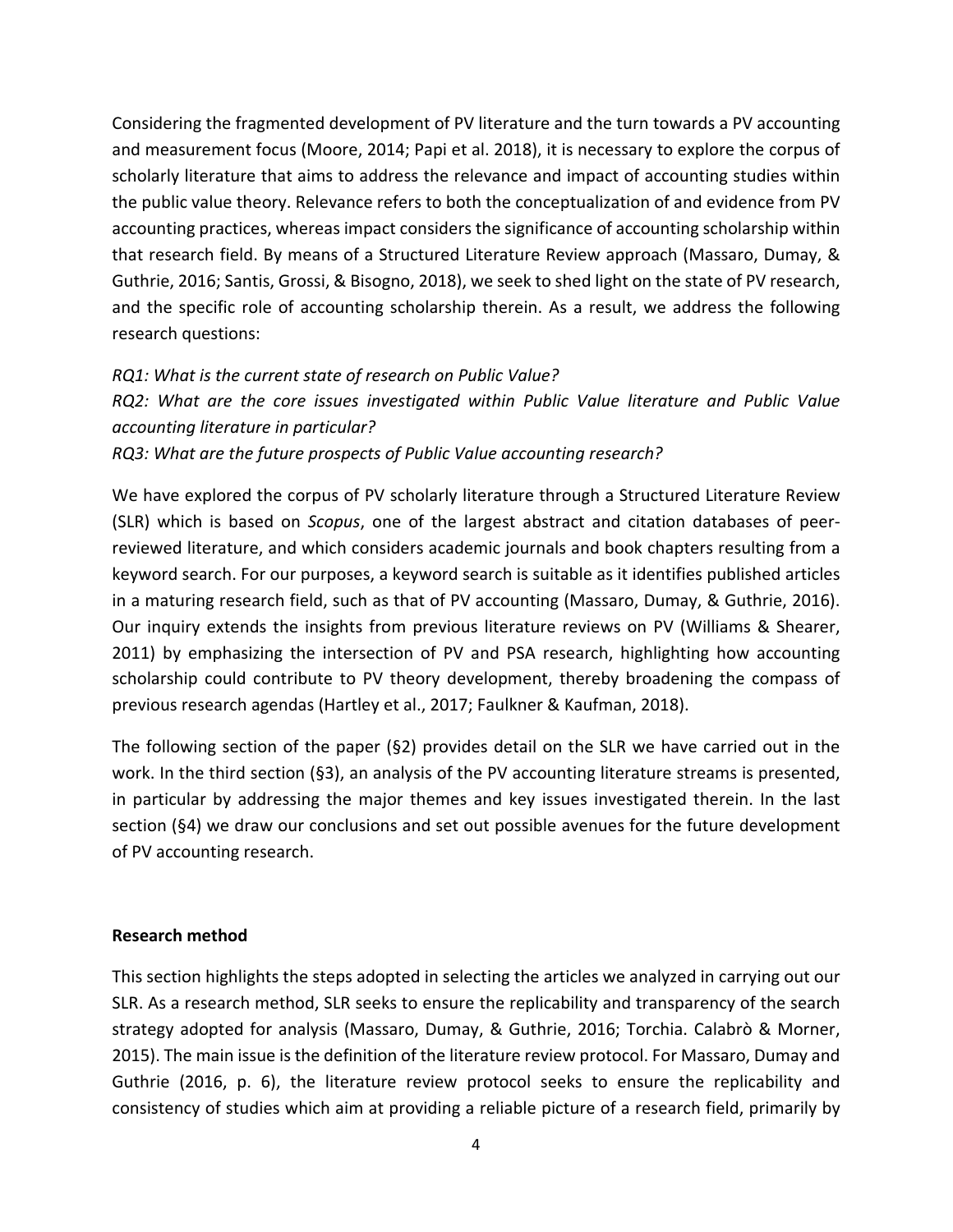documenting the procedure followed. We use coder triangulation to ensure the reliability of our findings; the literature review protocol also sets a standard for our analysis, as all the investigators involved should be able to follow the design choices when coding the data.

As the first step of analysis, the literature search was carried out on the *Scopus* database with a keyword search. We opted for a keyword-approach since it enables us to identify articles related to PV theory as a more mature field of research. We selected a multiple set of internationallyrecognized peer-reviewed journals and book series representing public management and public sector accounting scholarship, which pursue quality in academic research. We decided to select the following comprehensive set of outlets:

- Public management and administration, predominantly addressing academics
	- o American Review of Public Administration
	- o International Review of Public Administration
	- o Journal of Public Administration Research and Theory
	- o Public Administration
- Public management and administration, addressing both academics and practitioners
	- o Australian Journal of Public Administration
	- o International Journal of Public Administration
	- o International Journal of Public Sector Management
	- o International Public Management Journal
	- o International Review of Administrative Sciences
	- o Public Administration Review
	- o Public Management Review
	- o Public Money and Management
- Accounting
	- o Journal of Public Budgeting and Financial Management
- Other disciplines
	- o Administration and Society
	- o Government Information Quarterly (Information Management)
	- o Public Policy and Administration
- Public value accounting
	- o Studies in Public and Non-Profit Governance (Book series)

These peer-reviewed journals enjoy a remarkable international standing, as they belong to the ABS 2018 Academic Journal Guide, and they are relevant to the purpose of the work, because they have been considered in previous literature reviews on PV (Williams and Shearer, 2011; Hartley et al., 2017). Moreover, in order to address the relevance of PV accounting as an emerging research field within PV research, we also incorporated "Studies in Public and Non-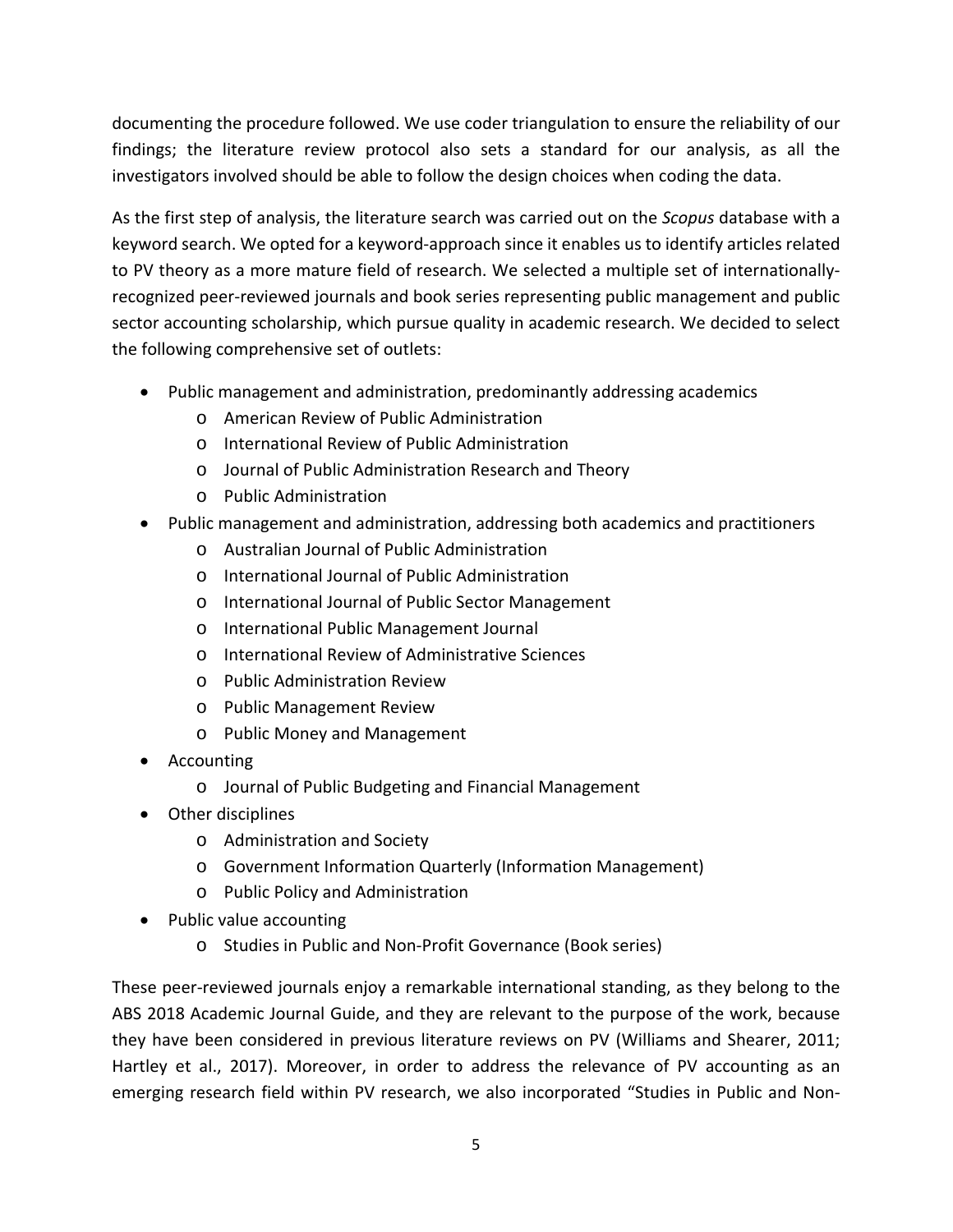Profit Governance", which is an annual, peer-reviewed book series addressing PV management as a particular topic of interest in the area of public governance research.

We defined two keywords for our search: "Public Value" and "Public Values". These key words refer to an essential distinction commonly associated with PV theory development. "Public value" is used to mean an "interest" within the desirable societal outcomes that create public value through government intervention (Moore, 1995). "Public values" is used when considering the a priori condition of a normative consensus of a society (Bozeman, 2007). The keyword search was performed considering the titles, the abstracts and the keywords of the articles and book chapters published in the period from 1995, the year in which the seminal book grounding the PV d[i](#page--1-0)scourse was published (Moore, 1995), to 2017. The search returned 207 records<sup>i</sup>. To further substantiate our source data, we downloaded all the information necessary for judging their relevance: Author(s), Document title, Year, Source title, Source&document type, Abstract, Author keywords, Indexed keywords. Although the public value/public values distinction is common in PV theory development, our sampling logic primarily refers to "public value". We agreed to address "*public value as that which is created or added through the activities of public organizations and their managers. The focus is on what is added in value pertinent to societal outcomes"* (Hartley et *al.* 2017, p. 3). As a result, we created two distinct clusters of PV research out of our source data: the "public value"-related stream, with 99 records, and the "public values"-related stream, with 108 records. Moreover, we filtered the "public values"-related stream in order to identify only those articles that contain the term "Accounting" (1 result) or "Measurement" (7 results). When merging both results, we identified a final sample of 107 papers, finally reduced to 102 because of the presence of 5 editorials, which are not analyzed in this work.

The final step of the literature review control before starting data analysis is to outline the units of analysis embedded in the analytical framework adopted (Massaro, Dumay, & Guthrie 2016). It is therefore important to clearly recognize the research field itself, its emergence over time and the impact of the most cited articles within the field through a citation analysis. Consistently, the analytical framework defines what is to be observed (see Table 1). The work adopts a set of criteria developed by other studies (Torchia, Calabrò & Morner, 2015; Santis, Grossi & Bisogno, 2018; Cuozzo, et al., 2017) which can be used to investigate a corpus of scholarly literature. The main concern is to uncover how the literature methodologically diverges from a nascent to an intermediate state of theory building (Edmondson & McManus, 2017). To this end, it is necessary to balance the narratives, and also the normative theorizing which is sometimes associated with "public value"-theory development, with theoretically informed research, especially to avoid the ongoing risk of "armchair theorising" (Broadbent & Guthrie, 2008, p. 146). In this sense, theoretical sophistication is indicated by criteria related to the research design of an article (research methods, framework and model in use) and also by criteria identifying the research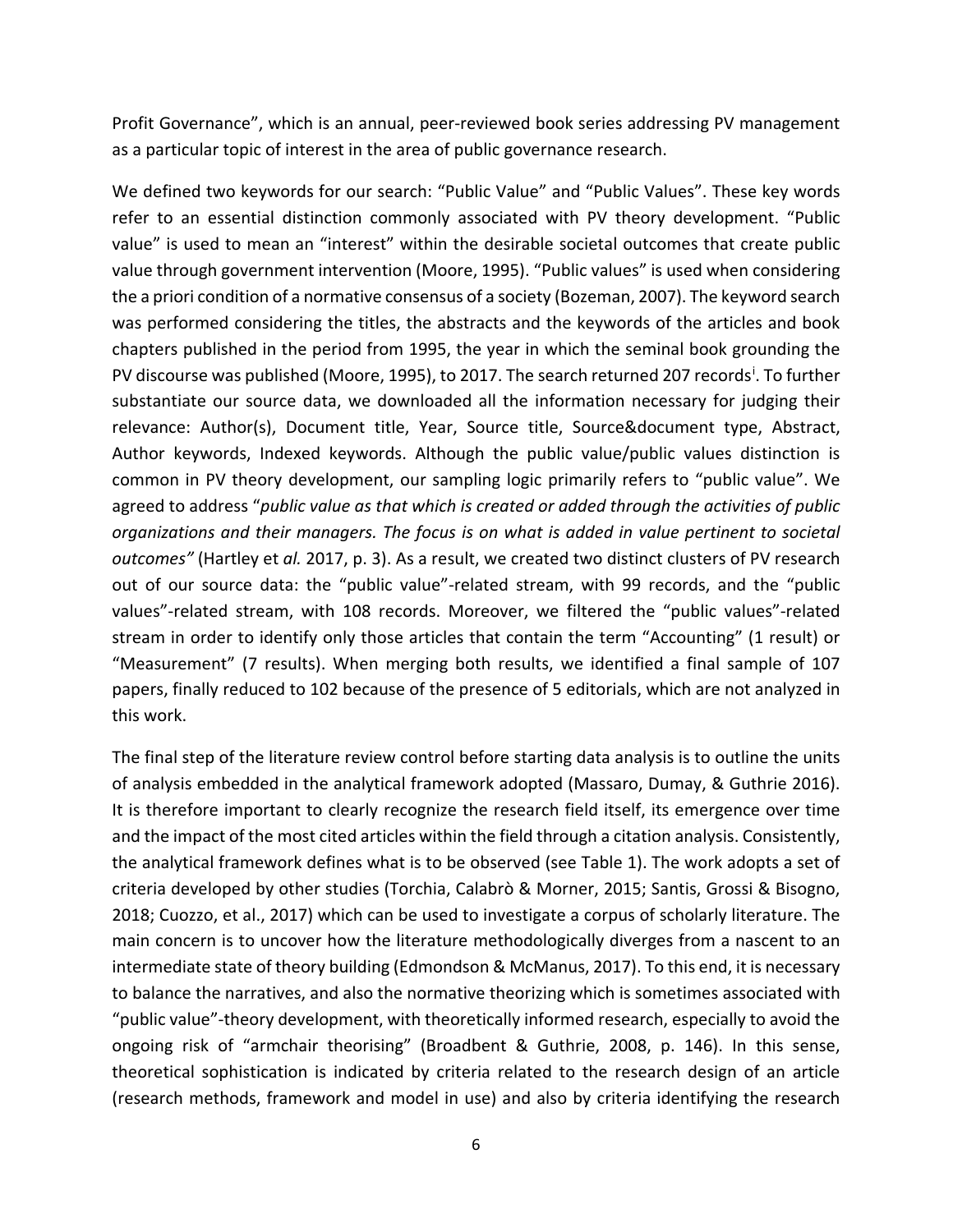context (location, organisational focus, level of analysis). Moreover, we are also interested in how novelty within the PV as a research field emerges, and whether there is an impact of PV accounting and measurement research. To adress this particluar issue, we adopted the PV dynamic-framework (Horner & Hutton, 2011) to further categorize whether an article is concerned with the concept of PV, or with the creation of PV, or explicitly with PV accounting and measurement. We decided to use this more detailed reference for our work as it aims to introduce a comprehensive description of PV management and incorprates PV accounting, e.g. principles and methods of PV measurement.

#### $A$  | Impact, as identified by citation analysis 1 Source 2 Year 3 Most Cited Articles  $B.$  Research design, as indicated by the methodological approach 4 Research methods 1. Case-field study-interviews 2. Content analysis/historical analysis 3. Survey-questionnaire-other empirical 4. Conceptual 5 Framework and Model used 1. No model proposed 2. Applies or considers previous models 3. Proposes a new model  $C.$  Research context, as indicated by the time and space of analysis 6 Location: 1. Europe 2. America 3. Australia 4. Asia 5. Africa 6. Intercontinental 7. None 7 | Organisational focus/setting: 1. Public Administrations 2. Public-Private Partnerships (either users or other organisations) 8 Level of analysis: 1. International 2. National 3. Local 4. None D. Research focus, as indicated by the PV core components 9 Public Value Conception and construction 10 | Public Value Creation 11 | Public Value Measurement

#### *Table 1. Structured literature review protocol: Categorizing the units of analysis*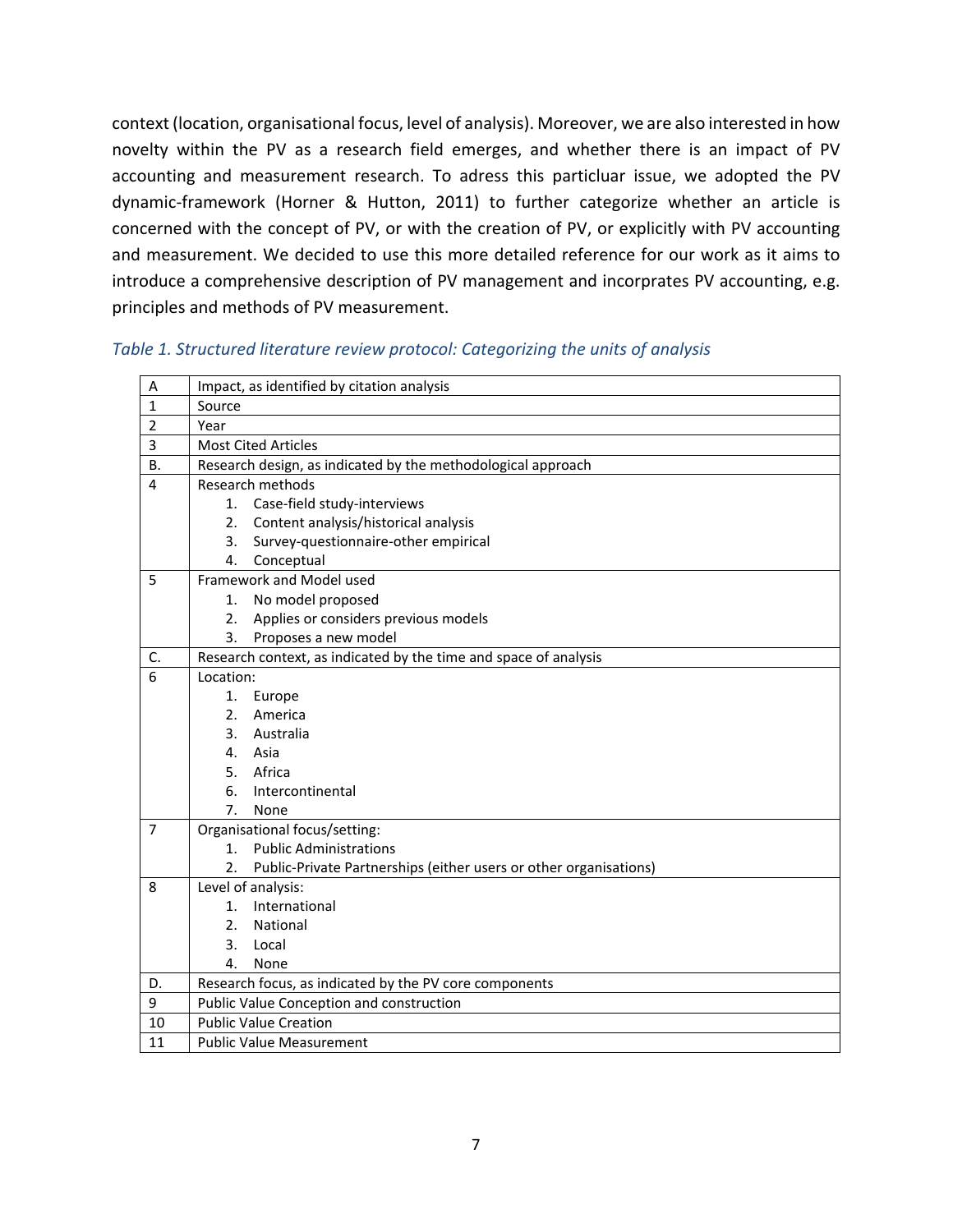The authors read the papers included in the database separately and applied the criteria described above. We then collectively examined the results and discussed any diverging interpretation of the findings until a common understanding was reached. The following sections present a description of the state of PV research and its breath and depth in order to answer the research questions

#### **Results**

#### *(A) Research field: Identifying the novelty of PV research over time*

At a glance, novelty and continuity of a research field is indicated by the journals accepting the value of its theoretical outcomes. The journals that published PV research are displayed in Table 2, thereby showing the distribution across the journal sample. This analysis is helpful as it identifies whether the journals have a specific focus on PV research or indicate PV's place within a broader scope of research (Torchia, Calabrò & Morner, 2015). We decided to associate the Impact Factor to each of them in order to scrutinize the field-level relevance of the journals (Torchia, Calabrò & Morner, 2015; Massaro, Dumay, & Guthrie, 2016).

Looking at the number of articles published in our journal sample, the International Journal of Public Administration is the most prolific, followed by the Public Management Review and the Australian Journal of Public Administration. In terms of 2017 Impact Factor (based on JCR 2017 journal list), the Public Management Review, the third most prolific journal within the field, has an IF of 2.293. By contrast, when considering the Journal of Public Administration Research and Theory (IF: 3.624, US-based) we counted only one article published in a journal explicitly addressing high-quality, empirical-based theoretical contributions, actually complemented by further articles accepted for well-ranked journals such as the Public Administration Review (IF: 3.473; US-based) and Public Administration (IF: 2.877; UK-based). However, not only the spread indicates the relevance but also the maturing nature and sophistication of PV-related research inquiries.

The spread also suggests that PV attracted scholars publishing in journals focusing on different fields/disciplines such as public administration, public management, political science. Surprisingly, among the publishing outlets and across our time scale (1995-2017), there are no accounting journals (according to the ABS 2018 journal ranking) which have published works which explicitly refer to PV theory. This result may hint that the conceptualization of PV accounting and measurement is still not diffused among accounting scholarship, which does not imply that there is no research in place. We have examples of studies on performance measurement in public settings, analyzing the way societal outcomes can be measured and managed (i.e. Northcott & Ma'amora Taulapapa, 2012), without necessarily referring to PV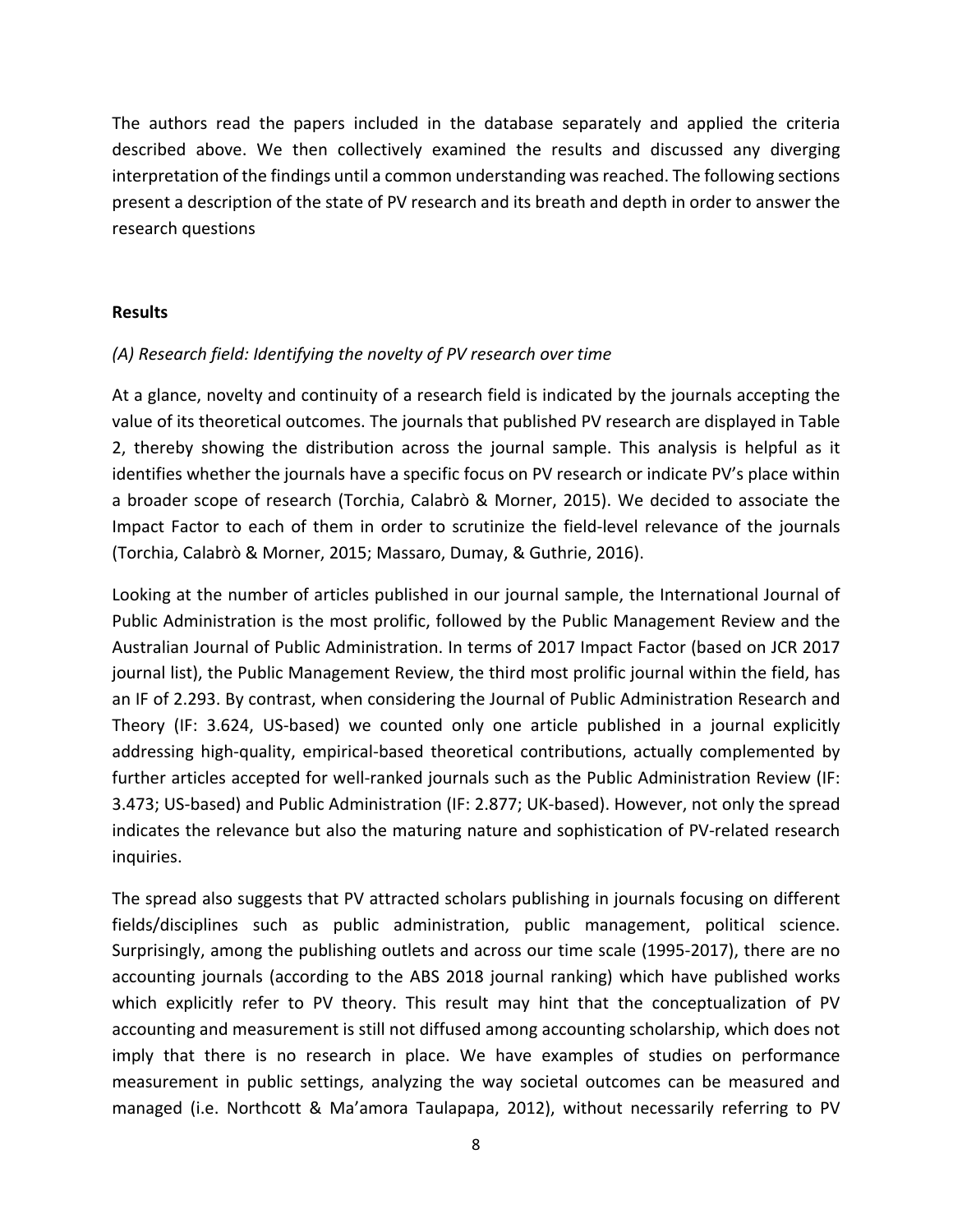theory. As a matter of fact, the PV-related accounting research is merely published in public management or public administration journals (i.e. Esposito & Ricci, 2015; Spano, 2009).

| Journal                                              | n° of articles | <b>Impact Factor</b><br>(JCR 2017) |
|------------------------------------------------------|----------------|------------------------------------|
| International Journal of Public Administration       | 14             |                                    |
| <b>Studies in Public and Non-Profit Governance</b>   | 14             |                                    |
| <b>Public Management Review</b>                      | 12             | 2.293                              |
| Australian Journal of Public Administration          | 12             | 1.072                              |
| <b>Public Administration Review</b>                  | 9              | 3.473                              |
| <b>Public Administration</b>                         | 8              | 2.877                              |
| <b>Public Money and Management</b>                   | 6              | 1.133                              |
| International Review of Administrative Sciences      | 6              | 1.350                              |
| <b>Government Information Quarterly</b>              | 5              | 4.090                              |
| International Journal of Public Sector Management    | 5              |                                    |
| <b>Administration and Society</b>                    | 3              | 1.092                              |
| American Review of Public Administration             | $\mathcal{P}$  | 1.438                              |
| <b>International Review Of Public Administration</b> | $\mathcal{P}$  |                                    |
| International Public Management Journal              | 2              |                                    |
| Journal of Public Administration Research and Theory | 1              | 3.624                              |
| <b>Public Policy and Administration</b>              |                | 1.529                              |
|                                                      | 102            |                                    |

*Table 2. PV-related research: journal distribution and impact factor*

Public Value is a topic with a growing importance in public administration research, even considering the specificity of our sample. Figure 1 presents the papers' distribution by year from 1995 to 2017, once more indicating the growing maturity of the research field. In the period from 1995 to 2007, the topic has failed to attract a significant level of attention, with just 4 contributions in 2007 and no contributions from 1995 to 2003. From 2007 until 2014, PV research started to become more visible. In 2014, the Public Administration Review published a special issue on PV, and the Studies in Public and Non-Profit Governance book series edited a volume focusing on "Public Value Management, Measurement and Reporting" as a topic of interest for the organizational (micro) level of governance. Although the increase in the number of publications is evident, it is not possible to claim that there has been a strong increment of research publications.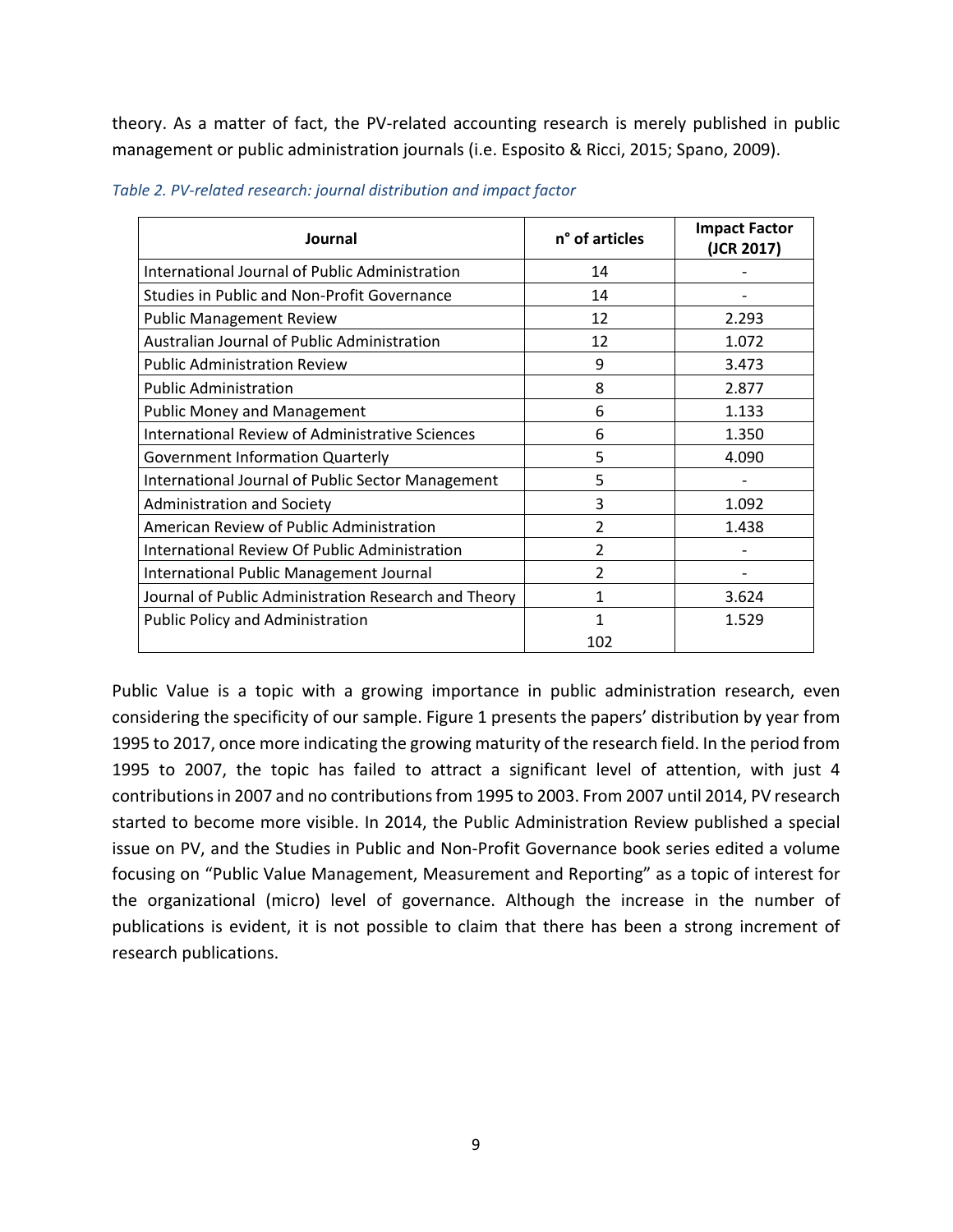*Figure 1. PV-related research: distribution by year*



Table 3 displays the 10 most cited articles in our sample. This metric is useful to "*identify how a specific research field has developed and which articles are driving knowledge and research"* (Massaro, Dumay, & Guthrie, 2016, p.10) and reduces the risk to rely only on the Impact Factor of the journal in the evaluation of the importance of an article.

| Author(s) and year                                   | Article                                            | Journal                         | Citations |
|------------------------------------------------------|----------------------------------------------------|---------------------------------|-----------|
| Stoker, G. (2006)                                    | Public value management: A new narrative for       | American Review of Public       | 370       |
|                                                      | networked governance?                              | Administration                  |           |
| O'Flynn, J. (2007)                                   | From new public management to public value:        | Australian Journal of Public    | 239       |
|                                                      | Paradigmatic change and managerial implications    | Administration                  |           |
| Bovaird T. (2004)                                    | Public-private partnerships: From contested        | International<br>Review<br>Ωf   | 188       |
|                                                      | concepts to prevalent practice                     | <b>Administrative Sciences</b>  |           |
| Rhodes, R.A.W., Wanna, J.                            | The limits to public value, or rescuing the        |                                 | 120       |
| (2007)                                               | responsible government from the platonic           | Administration                  |           |
|                                                      | guardians                                          |                                 |           |
| Alford, J., Hughes, O. (2008)                        | Public value pragmatism as the next phase of       | American Review of Public       | 107       |
|                                                      | public management                                  |                                 |           |
| Alford J., O'Flynn J. (2009)                         | Making sense of public value: Concepts, critiques  | of<br>International<br>Journal  | 103       |
|                                                      | and emergent meanings                              | <b>Public Administration</b>    |           |
| Moore, M., Hartley, J. (2008)                        | Innovations in governance                          | <b>Public Management Review</b> | 101       |
| Bryson, J.M., Crosby, B.C.,                          | Public value governance: Moving<br>beyond          | Public<br>Administration        | 89        |
| Bloomberg, L. (2014)                                 | traditional public administration and the new      | Review                          |           |
|                                                      | public management                                  |                                 |           |
| Cordella, A., Bonina, C.M.                           | A public value perspective for ICT enabled public  | Information<br>Government       | 77        |
| (2012)                                               | sector reforms: A theoretical reflection           | Quarterly                       |           |
| Williams,<br>Shearer,<br>$\mathbf{I}_{\alpha}$<br>Η. | Appraising public value: Past, present and futures | <b>Public Administration</b>    | 74        |
| (2011)                                               |                                                    |                                 |           |

#### *Table 3. Top 10 most cited papers in 2017*

The number of citations in the fourth column considers the period from 1995 to 2017, selfcitations by all authors have been removed. The most cited contribution in *Scopus*isthe one from Stoker (2006), with 370 citations, followed by O'Flynn (2007) with 239 citations. If we consider the number of publications in each year, we can consider these 10 articles as seminal works for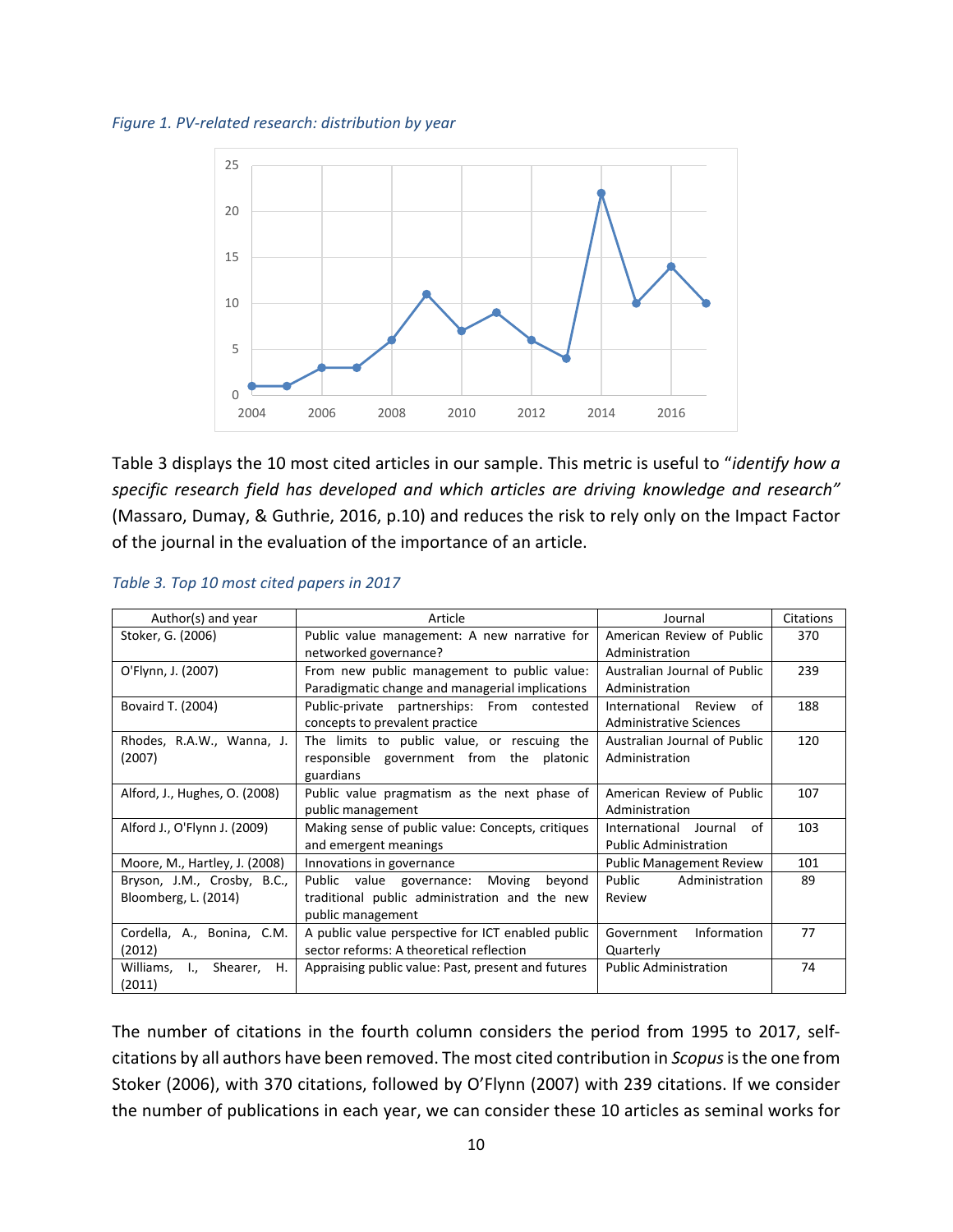the huge increase in contribution number registered from 2014. Indeed, 9 of the 10 most cited articles were published between 2006 and 2012. Surprisingly, we found only one publication by Moore (Moore and Hartley, 2008) among the most cited, while more citations were attracted by its critics (Rhodes and Wanna, 2007). The most cited papers are conceptual papers attempting to propose new frameworks or concepts, or to integrate existing frameworks such as "networked governance" (Stoker, 2006) or public private partnerships (Bovaird, 2004).

## *(B) Research design: The emergence of theoretical sophistication*

Figure 2 shows the distribution of the selected papers by research method adopted. The research methods criterion was adapted from (Guthrie, Ricceri & Dumay, 2012) and Cuozzo et al. (2017) and includes four attributes: Case/Field study/Interviews; Content Analysis/Historical analysis; and Surveys/Questionnaire; and Conceptual.

The analysis of the "Research methods" shows a clear tendency towards two main approaches. Most of the papers in the sample can be classified as "Conceptual" (47%), this means that a large part of this research field continues questioning and debating on PV theory, but without any particular empirical evidence on which the conceptual remarks are based. The second method adopted is the qualitative empirical research (37%) in the form of "Case-Field studies and Interviews". Most of these studies are exploratory in nature, this signaling the limited knowledge in the field but also the difficulty to operationalize the PV concepts and transforming them into quantifiable variables to be tested through statistical models. However, quantitative studies are present in the form of "Questionnaire, surveys or other empirical" contributions (9%). "Content and Historical analysis" isthe last category of the sample, with just 7% of the works in the sample adopting this approach.



#### *Figure 2. Selected papers distribution by research methods*

Looking at the evolution of the research methods adopted over time, we can clearly appreciate two important trends. The first is related to the "Conceptual approach", which represents a constant presence in absolute terms in the period. The second is the peak in empirical research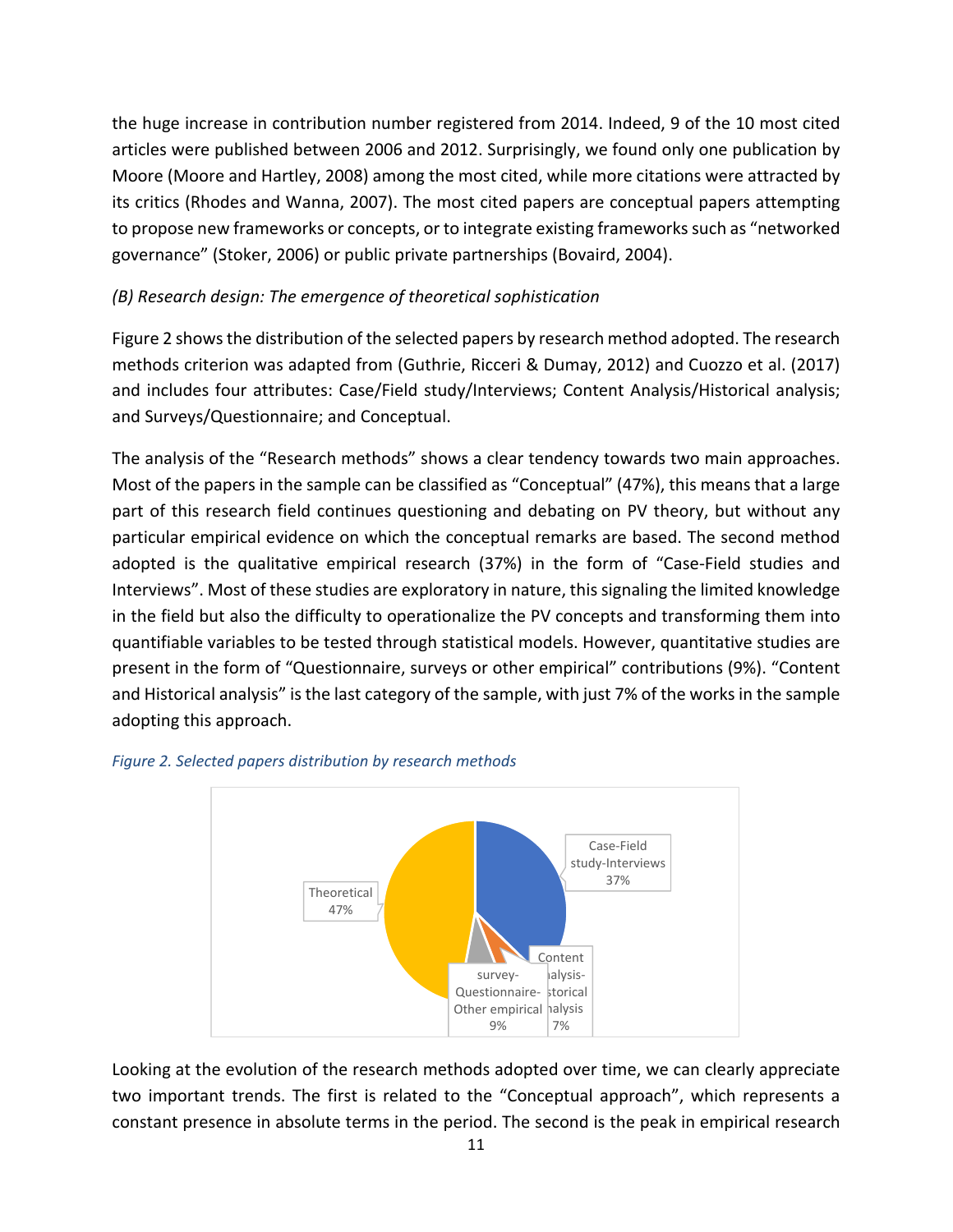on case studies and interviews registered in 2014, thanks to the book published in the "Studies in Public and Non-Profit Governance" series. These trends seem to be influenced by special issues on Public Value-related matters; indeed, these opportunities for researchers could be useful to boost empirical contributions that implement and apply Public Value theories to real-world contexts.

The presence of conceptual works as the most diffused type of research denotes that the concept of public value still lacks a shared view in terms of definition, components and hypothesis. This explains the fact that there is no consensus of what public value actually is, how it is created and how it can be measured. This may also justify the fact that most of the studies adopt an exploratory case-study approach in order to observe and/or understand how public value operate in practice, drawing implications for theoretical developments.



*Figure 3. Selected papers distribution by research method in a longitudinal view*

Turning to the "Framework and Model used", Massaro, Dumay and Guthrie (2016) state that "*units embedded in an analytical framework help researchers in organising existing literature"* (p. 13) and, as a result, help them to understand the maturity of a given research field (Cuozzo et al., 2017, p. 17). It is interesting to notice how 34% of the research "applies or considers previous models". Moore's (1995) "Strategic triangle" is the most adopted model, with many studies openly referring to one or more of its dimensions. Examples of use of previous models include Spano's analysis of Moore's strategic triangle in his discussion of the link between institutional, political and managerial dimensions in the design of a public administration's management control system (200P), or Sam's (2011) investigation of public value theory as a means to explain bureaucratic experiences with legitimacy building and their implications for policy.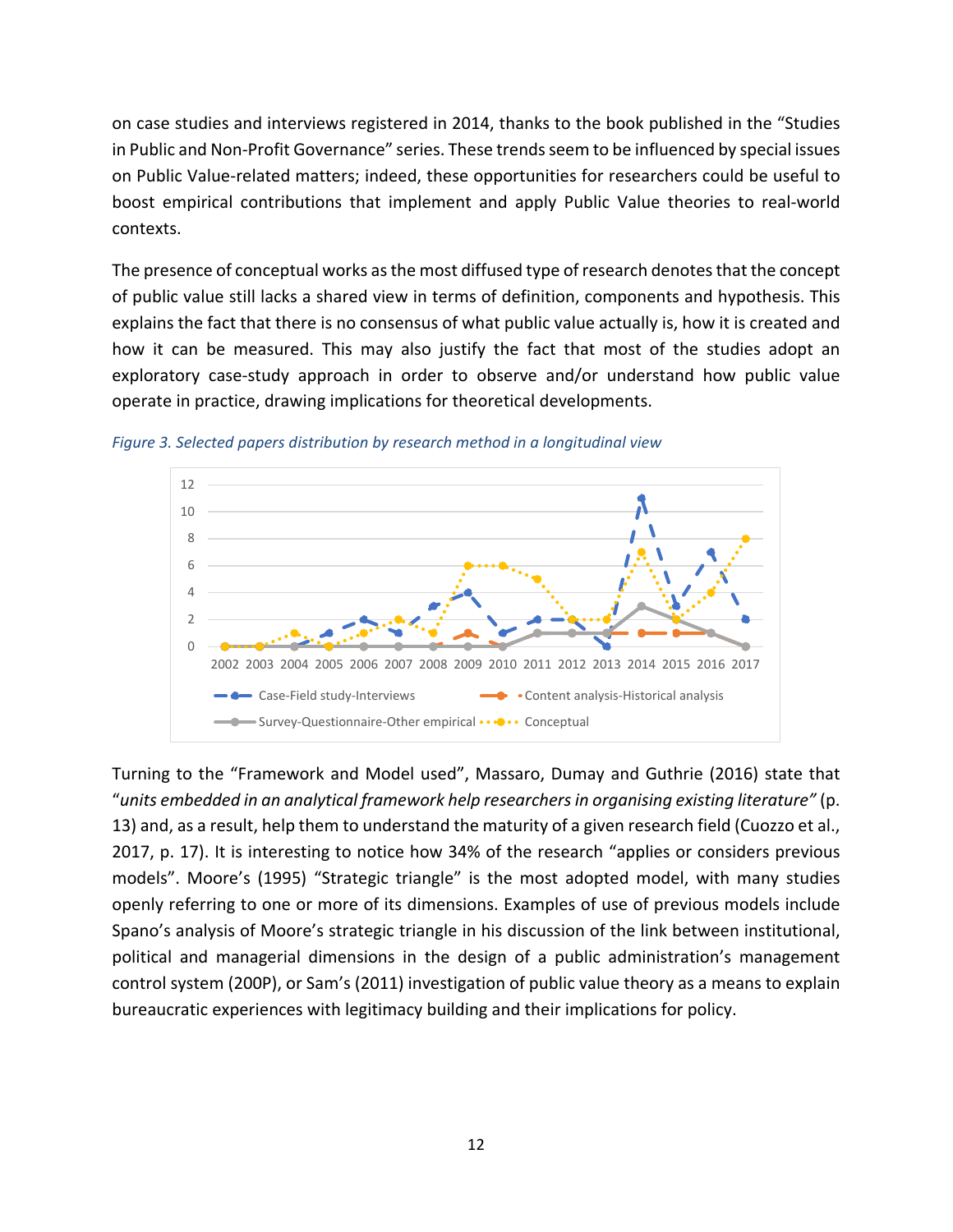

*Figure 4. Selected papers distribution by Framework and model used*

On the other hand, studies which do not adopt any specific model represent 48% of the works investigated. These works often consider the concept of public value and its implications in public administration or not-for-profit entities without openly referring to or applying a specific model. An important component of this category are studies which discuss pubic value as a way to overcome the limitations of New Public Management, as an emerging trend in Public Governance or as a new paradigm (Fisher and Grant, 2013; Shaw, 2013; Stoker, 2006). Analyses that seek to capture value creation without explicitly referring to Moore's model (Angiola, Bianchi & Marino, 2013) are also present, together with others which seek to assess the impact of some of public organizations' emerging priorities, such as transparency, on public value and its creation (Douglas & Meijer, 2016). Unsurprisingly, the literature that "proposes a new model" represents 18% of the sample, this mirroring the obvious challenges in proposing innovative ways to conceptualize and measure public value, but at the same time signaling the lack of a shared understanding of what public value is. Innovative models include public value co-creation, whereby the joint contributions of public administrations, not-for-profit entities and citizens are deemed to be critical to the generation of value for the community in a context of decreasing resources (Osborne, Radnor & Strokosch, 2016; Page *et al*., 2015; Yang, 2016).

A minority of studies has started to tackle the issue of public value measurement, suggesting new models to enhance the ability of a public administration to manage value by means of its quantification and visualization. These include Spano's (2014) model, based on managerial control systems, and Bracci, Deidda Gagliardo and Bigoni's (2014) Value Pyramid. Other authors have sought to provide new understandings of public value, proposing new models that aim, in a holistic way, to capture the nuances and complexity of public value creation and management, for the whole of public administration or specific policies (Meynhardt, 2009; Alford & Yates, 2014).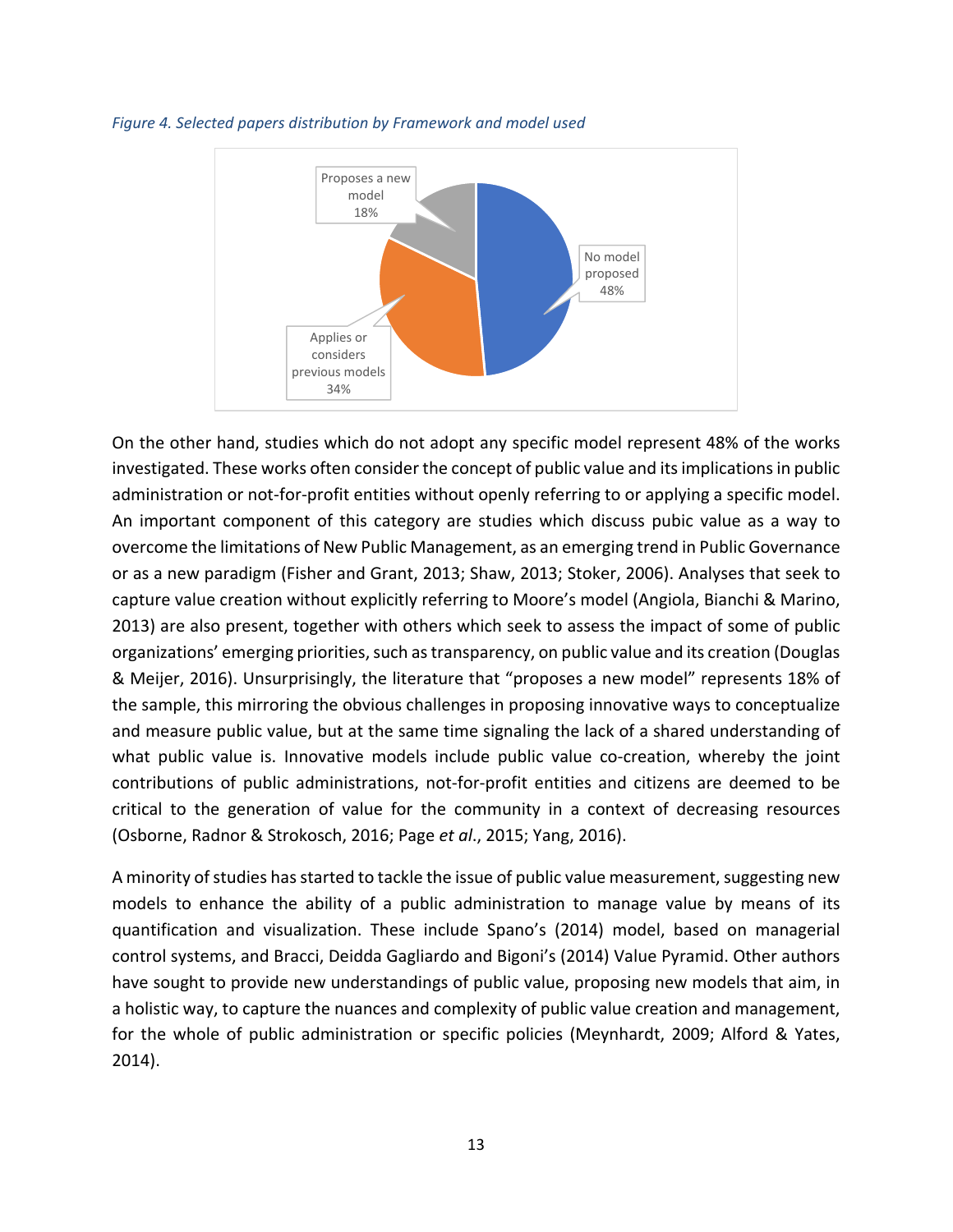Combining criteria 4 and 5, it is interesting to compare the research method adopted and the associated typology of framework or model (see table 4). Starting with the conceptual research method, many studies in this category do not propose any new model (24 papers out of 46, 52%) and how 14 represent a refinement of previous models. This situation seems symptomatic of the blurred conception of what PV is and of the difficulty in developing this concept. This may also reveal the descriptive nature of some of the research conducted on PV, and the fact that in some papers PV is not used as the main conceptual tool but it is tangentially mentioned, therefore not contributing significantly to the theoretical debate.

Looking at the Case/Field Study/Interviews, we can appreciate how empirical research can stimulate the application of new models (8 papers out of 39) despite the high number of studies without any model proposed (15 out of 39), maybe due to the strong normative or descriptive approach which seems to characterize the topic. Content Analysis/Historical Analysis and Survey-Questionnaire-Other Empirical are not widely adopted approaches.

|                          |                                               |                                        | Research Methods                           |                                              |            |  |
|--------------------------|-----------------------------------------------|----------------------------------------|--------------------------------------------|----------------------------------------------|------------|--|
| Framework and Model used |                                               | Case-field study-<br><i>interviews</i> | Content<br>analysis/historical<br>analysis | Survey-<br>questionnaire-<br>other empirical | Conceptual |  |
|                          | No Model<br>proposed                          | 15                                     | 3                                          | 6                                            | 24         |  |
|                          | Applies or<br>considers<br>previous<br>models | 16                                     | 3                                          |                                              | 14         |  |
|                          | Proposes a<br>new model                       | 8                                      |                                            |                                              | 8          |  |

*Table 4. The relation between research method and the framework and model used*

## *(C) Research context: Placing PV research in time and space*

Figure 5 presents the distribution of the selected papers by research location. For Cuozzo et al. *"analysing location is important because it shows the places in which researchers are conducting their studies, and helps the field identify other places and contexts that might be fruitful avenues of enquiry"* (2017, p. 15). The analysis of the "Research location" reflects some insights from the research method criterion. Indeed, the 41% of the sample does not have a specific location ("None") which is a reasonable percentage if considered together with the 46% of conceptual contributions.

The second preferred research setting is "Europe" (24%), a result strongly boosted by the book from the series "Studies in Public and Non-Profit Governance" published in 2014. Studies located in "America" are 10% of the sample, with a marked increase at the end of the period. An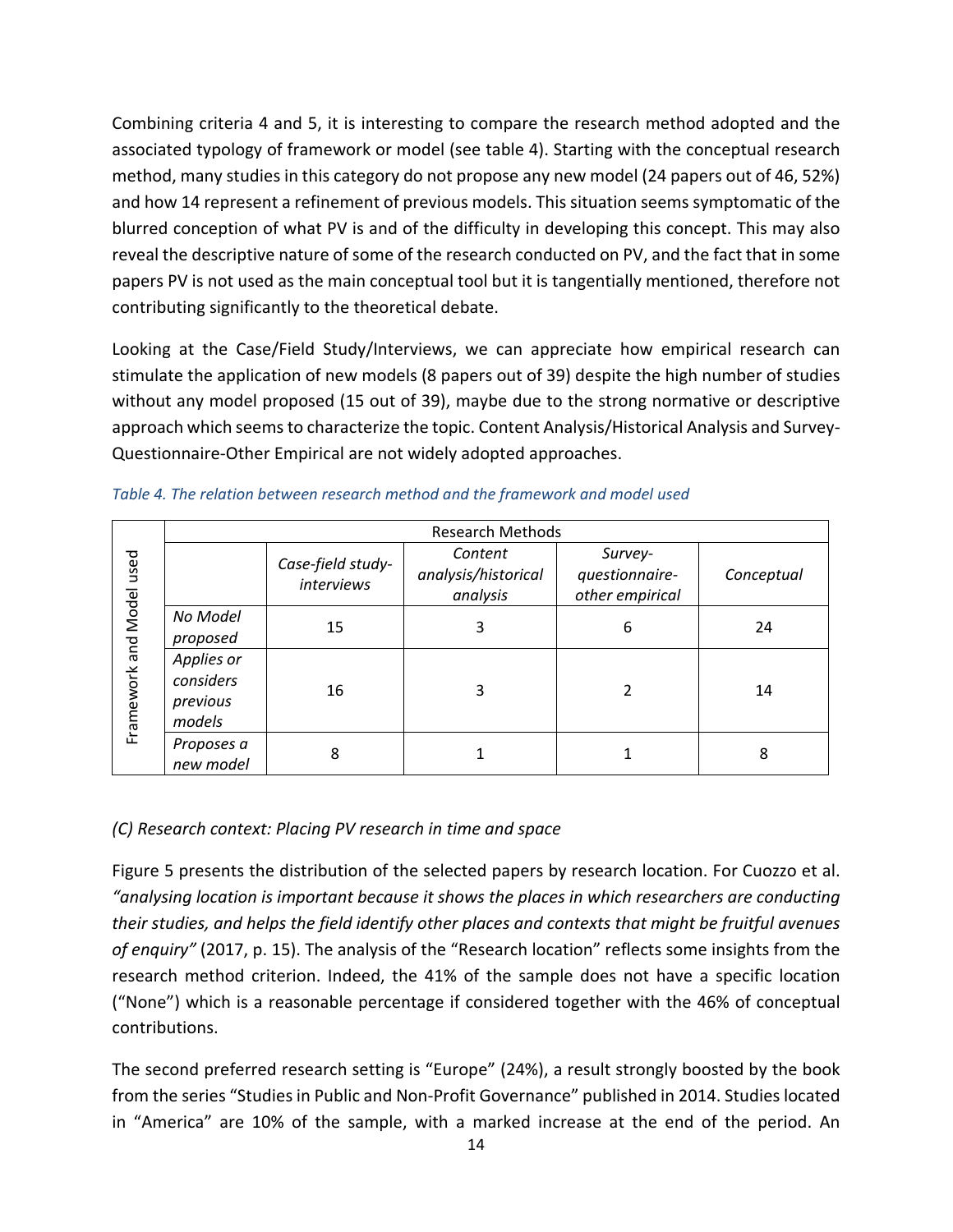interesting result comes from "Intercontinental" studies, 7% of the sample, which shows an increasing interest in comparisons between cases or countries from two or more continents. These comparative works need to be considered fruitful in order to appreciate the possibility to have differences in the way in which public value is conceptualized and measured in different contexts.



## *Figure 5. Selected papers distribution by research location*

The analysis of the "*organisational focus allows a view of the types of organisations that a research paradigm investigates"* (Cuozzo et al., 2017, p. 14). Most of the works analyzed focus on "Public administrations" (73%); however, a relevant part of the sample takes into account "Public-Private partnerships" that include users and private and non for profit organizations. It is not surprising that public value in PPPs attracts the interest of researchers given the increasing significance of hybrid forms in the design and delivery public services (Broadbent & Guthrie, 2008). The great majority remains, however, in the context of public administration, signaling the attempt to understand if and how PV is operationalized within the public domain.

#### *Figure 6. Selected papers distribution by organizational focus*

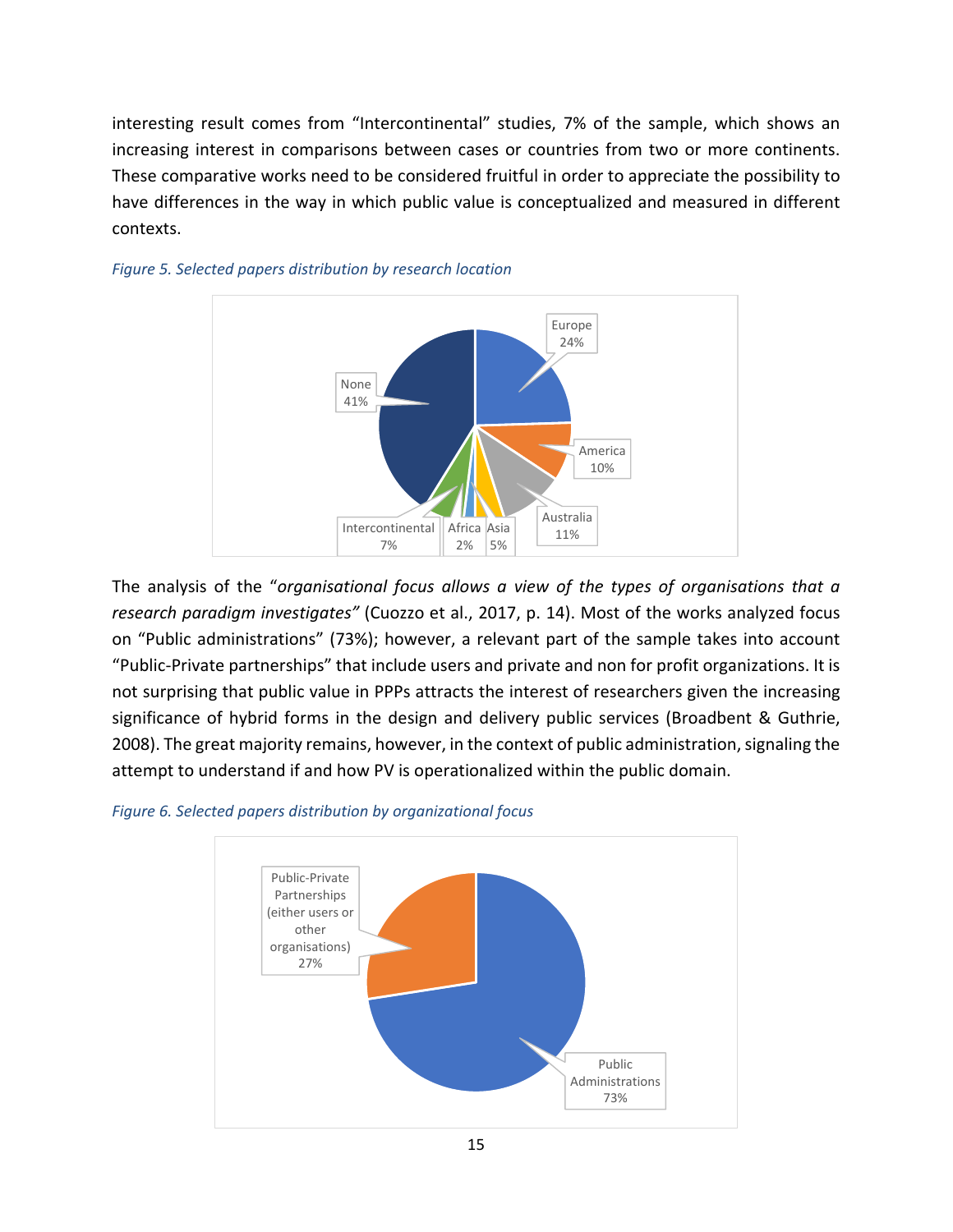Considering the dimension "Level of Analysis", which documents the geographical breadth of the studies (Torchia, Calabrò & Morner, 2015), it can be noted how almost one in three (32% of the sample) does not consider any particular setting and mostly engages in theoretical discussions, with particular emphasis on the concept (or paradigm) of public value and the potential consequences of its application in the context of public administration (see for example Fisher & Grant, 2013; Prebble, 2012). Williams and Shearer (2011) have presented the results of the first literature review on the topic whilst Hartley *et al*. (2017) have suggested an agenda for future empirical research in the field of public value. The absence of a specific context has been the dominating trend up until the first decade of the current century, when research has started to focus consistently on the study of specific settings, with Australia and the UK the most represented countries.

This increase has been so remarkable that within the period we considered many of the works have a clear "National" focus (39%) as they consider one specific country and explore public value-related issues with reference to the entire country. Examples of this approach include Brookes and Wiggan's (2009) work, where they explore the concept of public value in the delivery of sport services in England, Karunasena and Deng's (2012) investigation of the public value of egovernment in Sri Lanka or Colebatch's (2010) rendition of the relevance of public value to the Australian government. Fewer studies have attempted to adopt an "International" focus (13%), seeking to present examples from different contexts and explore what are the peculiar issues related to defining, creating and, to a lesser extent, measuring public value in different contexts. Although the potential differences in terms of the structure of the nation's public administration, different (if any) performance measurement systems and heterogeneous cultural values may have limited the diffusion of this strand of research, international comparisons are highly informative and provide the opportunity for a more accurate generalization of their non-countryspecific findings. Most of these studies consider two countries, such as Moore and Hartley (2008; USA and UK), or three, as it is the case for Rhodes and Wanna (2009) and Hartley et al. (2015), who all focus on Australia, New Zealand and the UK. Angiola, Bianchi and Marino's (2013) extensive study is a remarkable exception as it focuses on 39 European countries but limits the analysis to the cultural policy field.

The "Local" level is still under-investigated as only 16% of the research considered in this study deals with this setting. Although micro-level research can be problematic in terms of extending its findings outside the boundaries of the specific context analyzed, it nevertheless allows an indepth study of public value, as the limited extension of the object of study makes it easier to consider all the forces at play in public value creation. Consistently, the consideration of a small entity such as a public theatre has enabled Bracci et al. (2014) to test a complex empirical model for public value measurement, thanks to the availability of data and the fruitful collaboration with public servants and managers, opening the possibility for its future application to a larger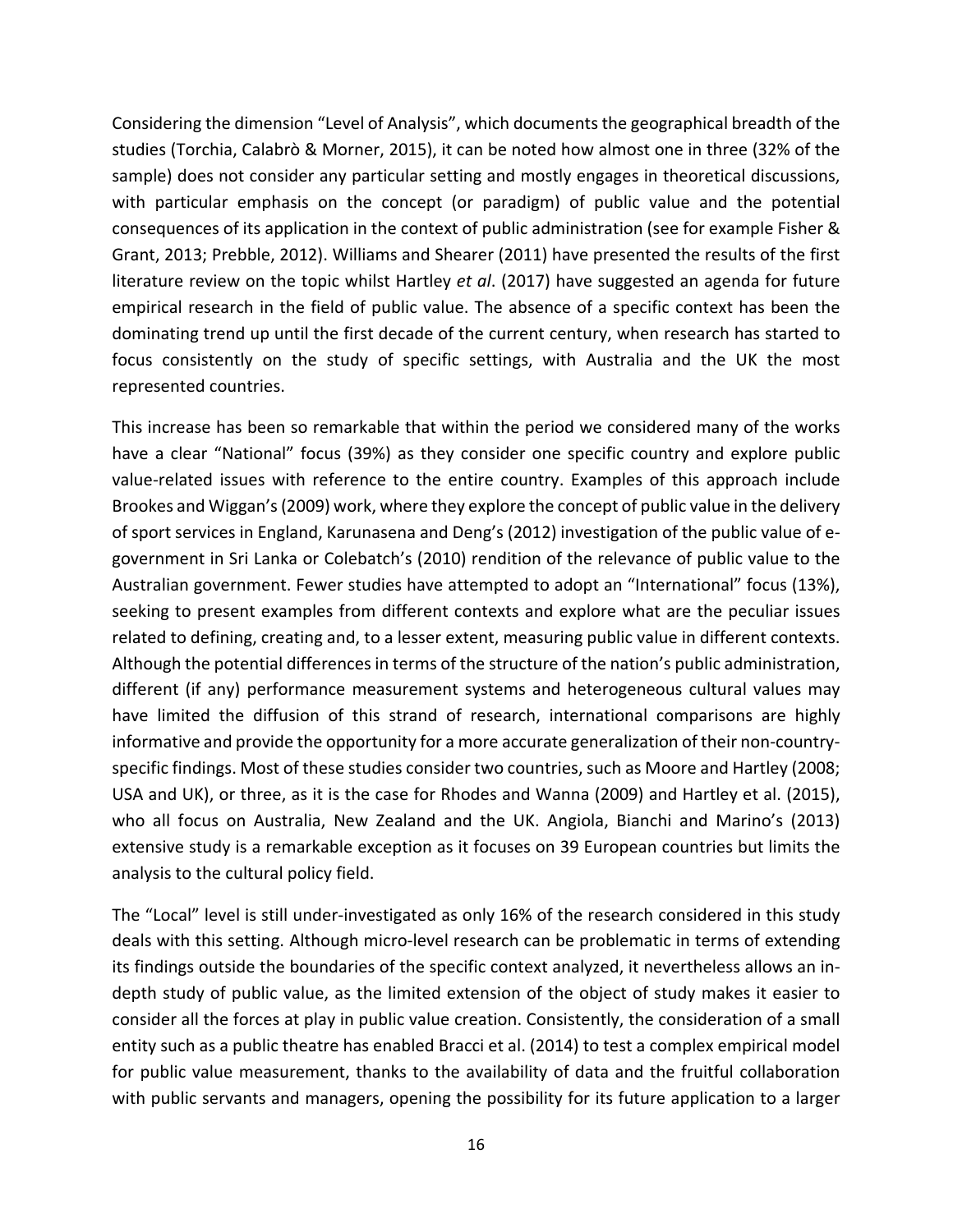context. Similarly, the analysis of a small number of public sector innovations, such as congestion charging in London or Private Partnerships to support New York City parks has allowed Moore and Hartley (2008) to develop an analytical schema for evaluating innovations in governance. This micro-level approach has thus the potential to deepen our understanding of specific issues in public value creation and measurement by means of in-depth studies.





#### *(D) Research focus: What is PV research about?*

For Massaro, Dumay and Guthrie (2016, p. 8) *"too often, literature reviews only list a summary of the findings, conclusions and unanswered research paths, rather than offering a critique of the field resulting from an in-depth analysis of a defined body of literature. We advocate developing specific analytical frameworks, derived from previous reviews of related fields*". As a result, moving to the last dimension analyzed, the "Public Value core components" (Horner & Hutton, 2011; Bracci, et al., 2014; Papi et *al.,* 2018), we grouped the contributions in three main conceptual areas, namely the "Concept" (criterion 9), the "Creation" (criterion 10) and the "Measurement" (criterion 11) of Public Value.

Due to the large number of conceptual contributions on Public Value in the sample, unsurprisingly most of papers analyzed focus on the "Concept" of Public Value (48%). This trend shows the notable effort made by researchers to conceptualize and define such a complex phenomenon. A remarkable contribution comes from O'Flynn (2007), who wonders if Public Value Management can be considered as a new paradigm overcoming the limits of the New Public Management approach. The contribution from Stoker (2006) aims at shedding light on the role of Public Value as a new narrative discourse for networked governance. However, Public Value concept does not come without criticism. This is the case of Rhodes and Wanna (2007; 2009) who point out the risk to give to public managers the role of "platonic guardians", who can decide and influence which are the social values worth to be pursued within representative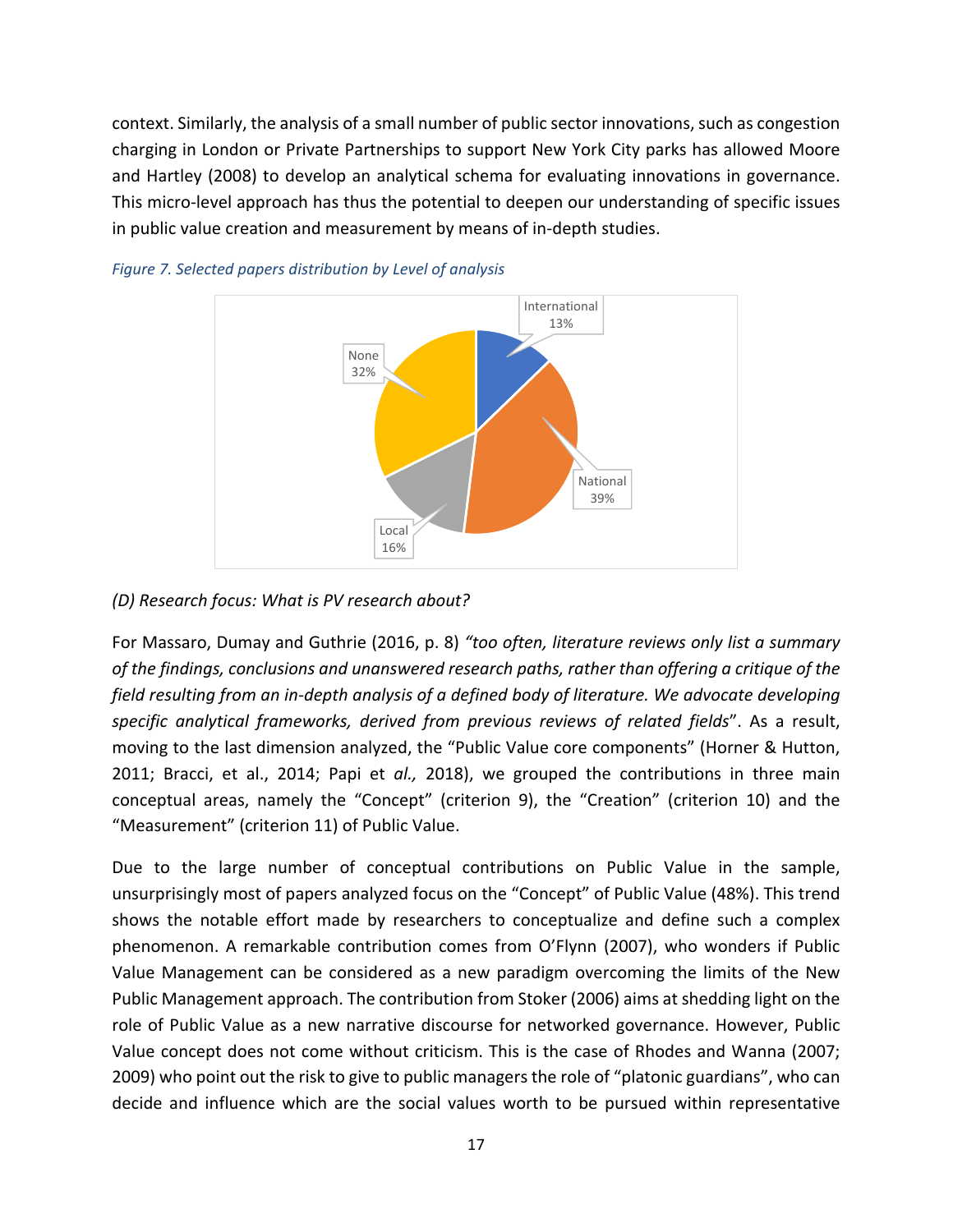democracy, and the confusion that comes when we consider Public Value as a theory. Also Fisher and Grant (2013) consider Public Value as a self-serving rhetoric for public managers, neglecting the ethical component of this theory. Another input to the PV concept research comes from Williams and Shearer (2011), and Hartley et al. (2017) who sought to "take a snapshot" of the existing contributions and the future empirical challenges on the topic.

PV "Creation" represents the second most investigated field of research (43% of the sample). The scope of this type of research is both theoretical and empirical (Moore & Hartley, 2008; Meynhardt, 2009; Brookes & Wiggan, 2009; Sam, 2011; Meynhardt & Diefenbach, 2012; Alford & Yates, 2014, 2016; Bracci et al. 2014). The interest towards PV creation has clearly increased over time. Indeed, there are from 4 to 6 papers per year since 2014, which is not merely the effect of the presence of special issues on PV. The other side of the coin (i.e. destruction of PV) has been addressed by a very limited number of scholars (Bracci et al., 2014; Esposito & Ricci, 2014, 2015). It seems therefore clear that scholars realized that new contributions should consider both what Public Value is, and how this can be deployed and created, moving towards empirical approaches. These researches contain the double perspective of Public Value concept and creation. Meynhardt and Diefenbach (2012) use an interesting empirical approach to investigate the role Entrepreneurial Orientation (EO) in Public Value creation through a quantitative analysis of interviews with 250 middle-managers of Germany's Federal Labour Agency. Meynhardt and Diefenback's contribution on Entrepreneurial Orientation in middle managers can help us to highlight their role in the process of public value creation, which had been already noted by Moore. The study is a compelling attempt to overcome the normative focus of Public Value Management towards a broader discourse on Entrepreneurial Orientation drivers in public organizations, which has the potential to open the field to new approaches from organizational theory (2012, p. 763).

Page et *al.* (2015) elaborate on the importance and challenges of PV creation by cross-sector collaborations, identifying indicators to control Public Value created through transportation services. Similarly, Douglas and Meijer (2016) investigate how much Public Value can be created in public services analyzing the role of transparency through the strategic triangle perspective (Moore, 1995).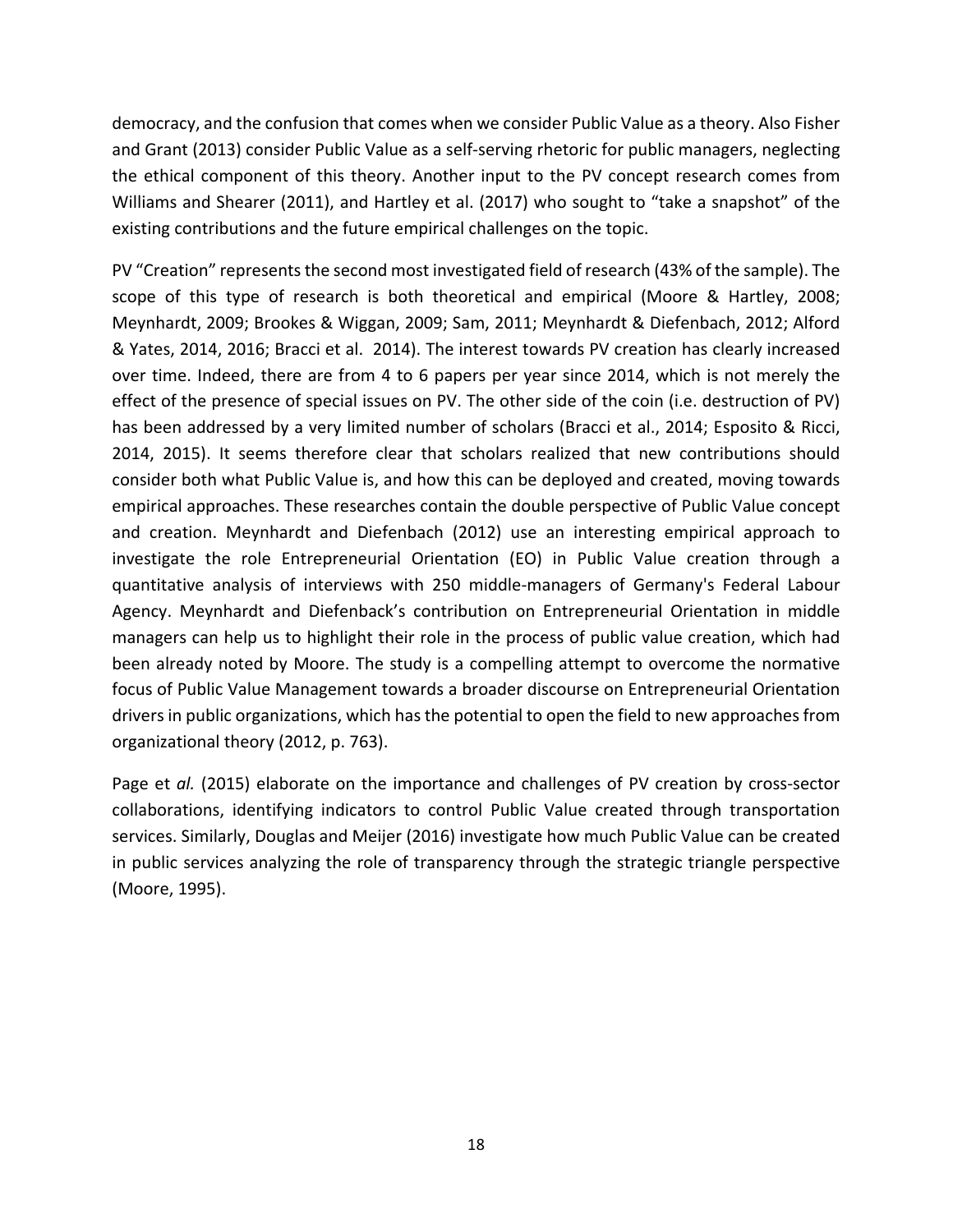

#### *Figure 8. Selected papers distribution by Public Value core components*

Despite the modest number of contributions on Public Value measurement (9%), this category presents a promising research trajectory. We can appreciate how, in the last four years, 8 to 9 papers sought to show how Public Value can be measured. This interest by researchers may be linked to Moore's work on Public Value accounting in 2014 where the author develops three fundamental philosophical claims on the topic. In particular, Moore states that when the collectively owned assets of government are being deployed, the arbiter of PV has to be the collectivity, that these collectively-owned assets include not only government money but also the authority of the state, that citizens evaluate government performance both from a utilitarian and deontological perspective (Moore, 2014, p. 475). So how can we account for PV and allow its evaluation by citizens? Brookes and Wiggan (2009) analyzed the impact that sport services could have in adding Public Value through a Public Value scorecard developed in specific focus groups. Hartley et al. (2015) carried out a qualitative and quantitative study on political astuteness in the UK, Australia and New Zealand, underlining the role of entrepreneurial orientation in public managers in the evaluation of their "political astuteness". The study uses a Likert-like scale derived from a survey, exploring how political skills are important for public managers in order to align the different elements of Moore's Strategic Triangle (Hartley et al., 2015, p.199). Bracci et al. (2014) adopted an accounting perspective to develop a new model, the Value Pyramid, which is grounded in an organization's performance management systems. The authors also apply the model to a municipality-owned Italian theatre to measure the value it created across different periods. Spano (2014) adopts a similar approach investigating how managerial control systems can be used to understand if an organization has able to achieve the planned outcomes and how this translated in the creation of PV. On the other hand, Public Value measurement enrolls theoretical contributions as well. Some excellent examples come from Faulkner & Kaufman (2018), and Hartley et al. (2017) who review Public Value literature discovering how the need of empirical contributions does not seem to be satisfied yet, especially with reference to Public Value measurement.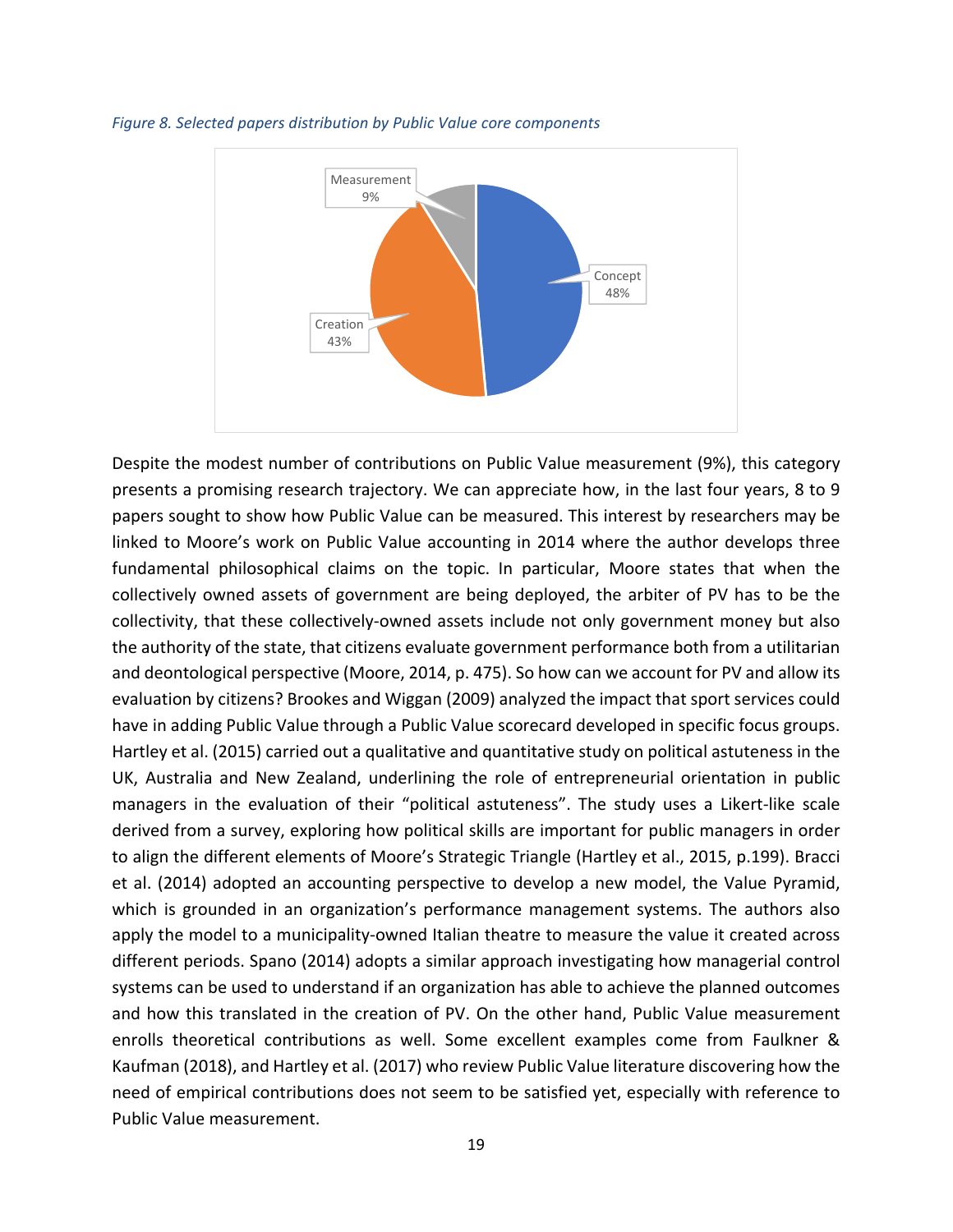

*Figure 9. Selected papers distribution by Public Value core components by year*

If we consider PV under an accounting perspective, it can be appreciated how only a few papers refer directly or indirectly to it (See table 5). These papers investigate different issues in relation to PV accounting in terms of what to account for, how accounts of public value are constructed and used, but at the same time how accounting can hide public value destruction. PV is far from being a neutral concept since it is grounded in "contested democratic practice" (Benington, 2009) and constructed and argued for by different stakeholders with sometimes opposite views. The conception of PV depends on the activities (or desistance from activities) of some individual actors or organizations in the achievement of the desired societal outcomes (Hartley et al. 2017). Moreover, PV is not a list of static values characterizing a society at a certain point in time (Bozeman & Moulton, 2011). Therefore, it seems clear that if someone wants to govern, or at least manage, the production of PV, they should be at least able to account for it.

| <b>Authors</b>                                                             | Year | Journal/Books                                      |
|----------------------------------------------------------------------------|------|----------------------------------------------------|
| Bracci E., Deidda Gagliardo E., Bigoni M.                                  | 2014 | Studies in Public and Non-Profit Governance        |
| Brookes S., Wiggan J.                                                      | 2009 | Public Management Review                           |
| Chohan U.W., Jacobs K.                                                     | 2017 | International Journal of Public Administration     |
| Connolly J.                                                                | 2016 | International Journal of Public Sector Management  |
| Cuganesan S., Jacobs K., Lacey D.                                          | 2014 | Studies in Public and Non-Profit Governance        |
| de Jong J., Douglas S., Sicilia M., Radnor Z.,<br>Noordegraaf M., Debus P. | 2017 | Public Management Review                           |
| Esposito P., Ricci P.                                                      | 2015 | <b>Public Money and Management</b>                 |
| Farneti F., Dumay J.                                                       | 2014 | Studies in Public and Non-Profit Governance        |
| Guarini E.                                                                 | 2014 | <b>Studies in Public and Non-Profit Governance</b> |

|  |  |  | Table 5. Contributions on Public Value Accounting in the sample |  |
|--|--|--|-----------------------------------------------------------------|--|
|--|--|--|-----------------------------------------------------------------|--|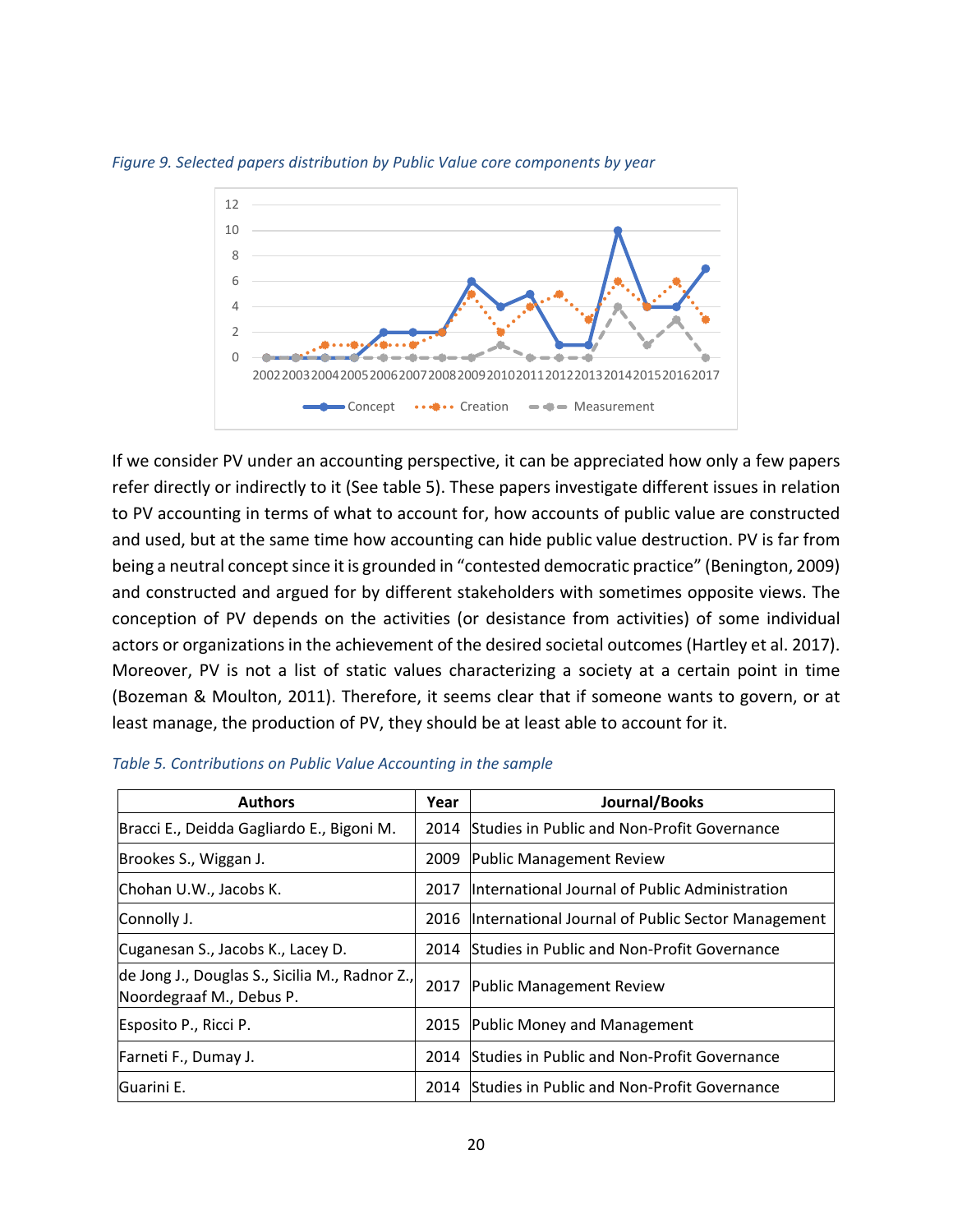| Meynhardt T., Diefenbach F.E.                      | 2012 | Journal of Public Administration Research and<br>Theory |
|----------------------------------------------------|------|---------------------------------------------------------|
| Moore M.H.                                         | 2014 | <b>Public Administration Review</b>                     |
| Page S.B., Stone M.M., Bryson J.M.,<br>Crosby B.C. | 2015 | Public Administration                                   |
| Spano A.                                           | 2014 | Studies in Public and Non-Profit Governance             |
| Yang K.                                            | 2016 | <b>Public Administration Review</b>                     |

Looking at the different themes developed by these contributions, it is interesting to observe how we can have a complete coverage of the PV core components within the PV accounting literature. Indeed, we have 6 papers out of 14 attempting to establish methods to account for the PV created/consumed proposing ideas and frameworks for its measurement. Bracci et al. (2014) focused their attention on a model aiming to systematize the performance measures used in the process of PV measurement in order to generate a single, easily understandable index which can give visibility to the value generated by an organization in a given period. Taking a different approach, Page et al. (2014) state that there is a need for a multiplicity of indicators in order to assess the PV created in cross-sector collaborations. Another empirical application of a PV measurement model is offered by Guarini (2014), who explored two Italian local governments. Spano (2014) suggests using managerial control systems to evaluate the achievement of organizational outcomes and the related PV creation. Yang (2016) identified the role of performance management in the integrative processes of participation, legitimation and implementation between PAs and civil society. Moreover, Connolly (2016) explored the role of contribution analysis to enable public managers to facilitate PV creation.

Other works (5 papers out of 14) have mostly investigated the concept of PV and the related role of accounting. These studies focused on the conceptualization of what PV accounting is, and their main contribution is related to understanding what to account for instead of testing methods and tools for PV measurement. While Moore calls for the adoption of a PV accounting perspective (2014), for Cuganesan et al. (2014) there is a need to further investigate the role of performance measurement practices in intragovernmental networks in order to create PV. In this stream, Farneti and Dumay (2014) criticize the role of the Global Reporting Institute's guidelines as a means to educate managers towards sustainability and value creation more in general. De Jong et al. (2017) shed light on PV management tools advance proposals for their application in practice, while Chohan and Jacobs (2017) explored the role of Legislative Budget Offices to enhance effectiveness of "public value in politics".

Lastly, we can appreciate how the remaining papers in the sample are focused on how to create PV, using PV accounting tools for the achieving desirable societal outcomes. For Brookes and Wiggan (2009) performance measurement and management is crucial in order to account for the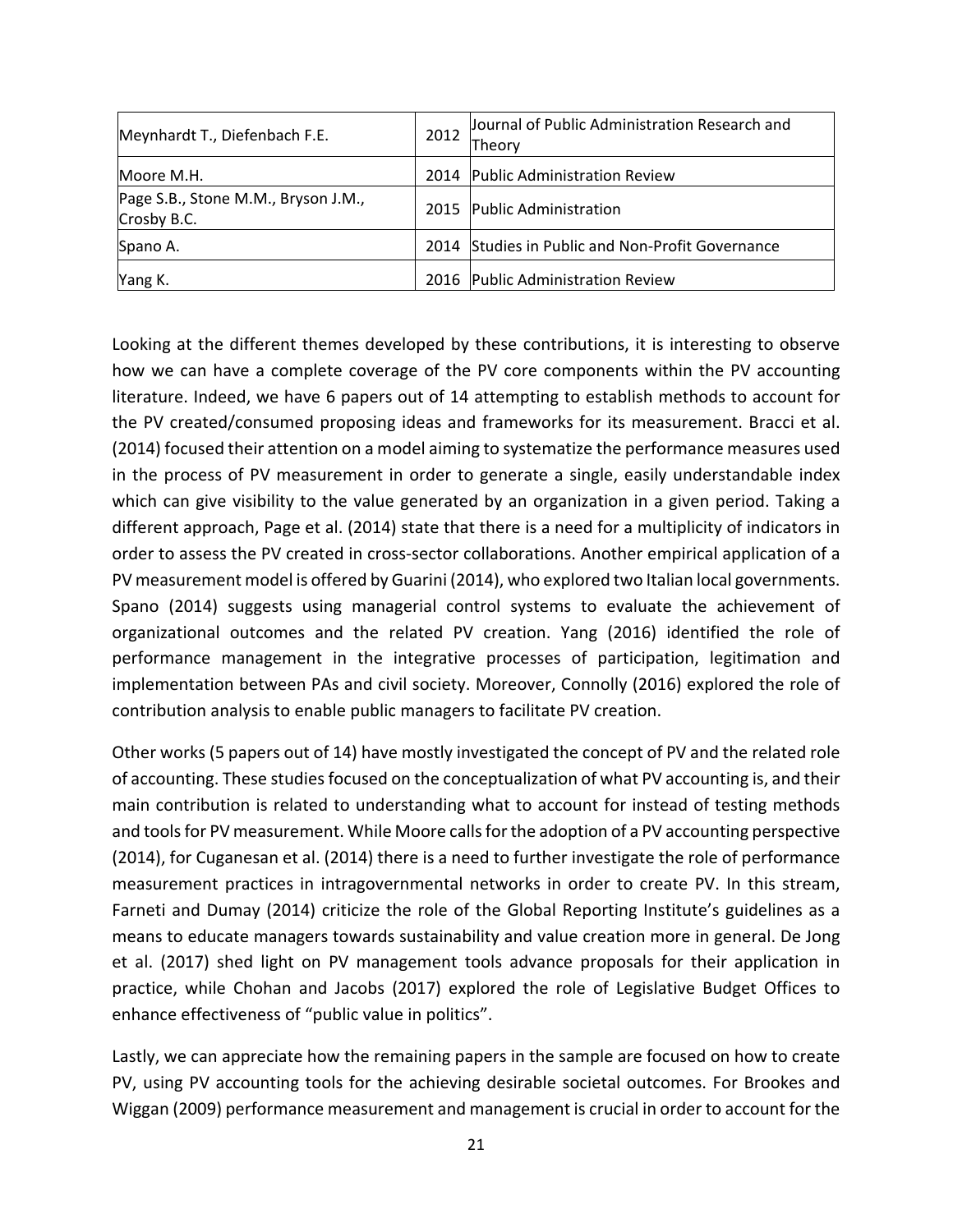outcome generated in the society by a big sport event; Meynhardt and Diefenbach (2012) accounted for entrepreneurial orientation of public middle managers to induce a proactive attitude towards PV creation. Moreover, Esposito and Ricci (2015) sought to provide evidence of how to turn public dis-value in public value by quantifying the value of assets and properties seized from mafia organizations.

#### **Future research directions: discussion and concluding remarks**

This section summarizes the main results and offers some proposals for the future development of PV accounting research. Overall, the selected papers appear to have contributed to our understanding of the definition, conceptualization and operationalization of what public value is and of what the different applications in public policy and management can be. However, from an accounting perspective the analysis shows a dearth of in-depth studies. The findings suggest that further work is needed and that there are both theoretical and methodological issues with which researcher could fruitfully engage.

As a general reflection, the number of publications in the period of analysis shows a stabilization of the number of contributions per year. With the exception of the years 2009, 2014 and 2016, the average number of papers are less than ten per year. The limited number of contributions raises some doubts about the actual emergence of a paradigmatic switch, most especially when compared to other highly debated frameworks such as NPM, PG or the Traditional Public Administration. This confirms the risk of a theoretical stagnation, with the literature still mostly concentrated on conceptualization and definitional issues (Hartley et al., 2017). In terms of contributions adopting an accounting perspective, we found only 14 papers, and none published in an accounting journal. This lack of interest is surprising, leaving ground to other disciplines like public administration and public management to engage with accounting-related topics. This signals the possibility to open new research avenues where accounting scholars can offer contributions both in the fields of accountability/external reporting and management accounting and performance management.

Public value needs to be accounted for and hence made "visible" to show the capacity (or lack of capacity) to deliver and create value through public services and/or public policies. Citizens and other stakeholders will be the main beneficiaries, particularly in the current contexts in which public services are delivered through inter-institutional collaboration processes (i.e. publicpublic, public-private partnerships). Traditional accountability mechanisms are not sufficient to represent the value(s) created/destroyed. How can social accounting, integrated reporting and other accountability means contribute to these challenges? At the same time, given the intangible and contextual nature of public value, researchers are recommended to understand how public value is constructed in its context, how it is acted upon by agents and itself acts upon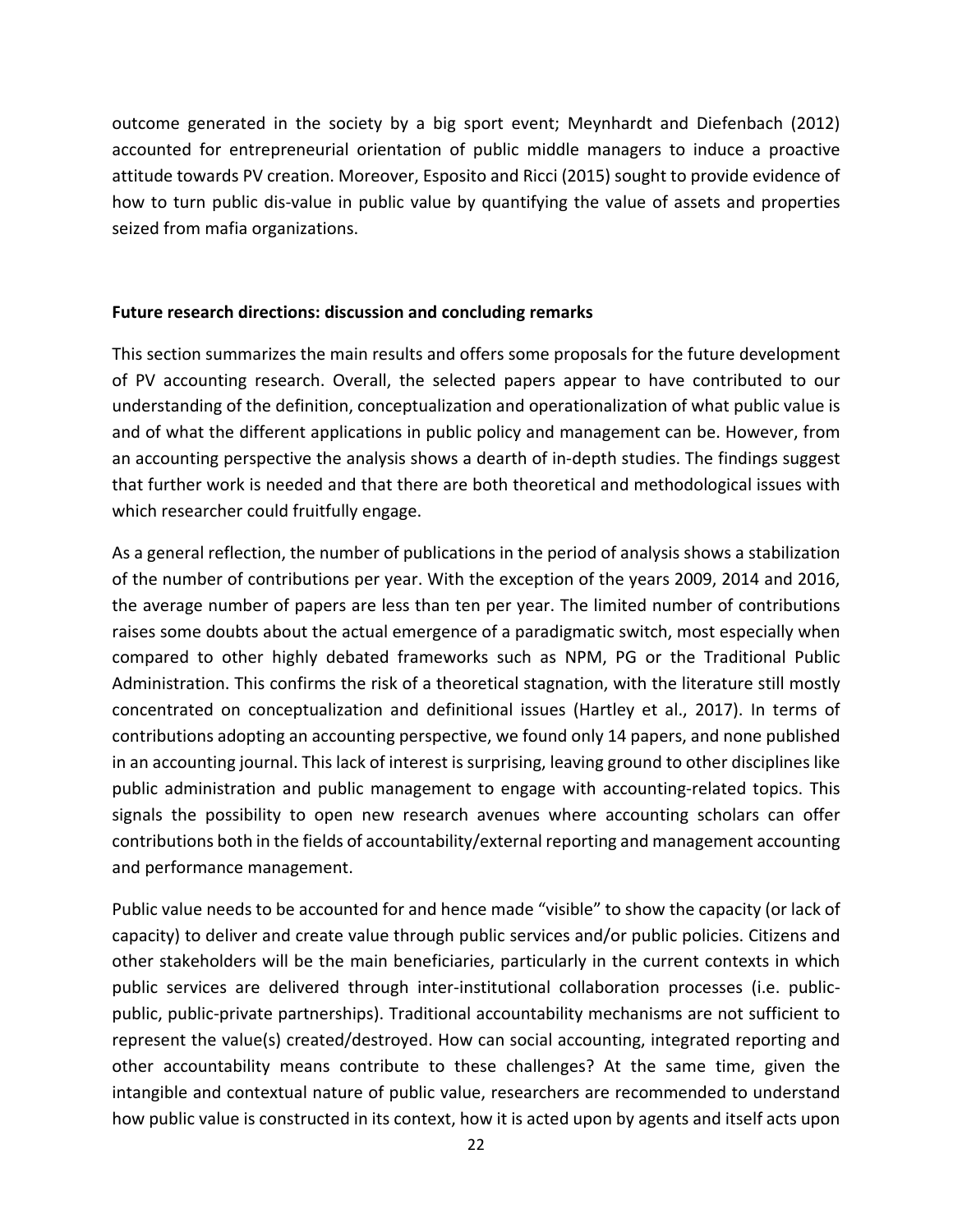the organization in which it is to be created. This is related to the investigation of who are the users and uses of PV information. Some basic research questions can represent a starting point: who are the users, what are the uses and in which way does PV information affect the decision making of external stakeholders and policy makers?

From a management accounting and performance management perspective, researchers have the opportunity to understand the ways in which PV accounting is constructed, represented and involved in the decision-making processes of public managers. This will help in understanding how PV is operationalized, quantified and the effect of this visualization on public managers' decisions and behavior. In the context of public services, it will be relevant to pose questions on the dark side of public value, which is the value destruction or public disvalue and how accounting is implicated in this process. Unethical behavior such as corruption, bribery, pollution, but also the diffusion of global emerging issues related to climate change, sustainable economic development, social/migration movements, aging society will have an impact on the decision making of public managers and politicians. Accounting, in this respect, provides grounds in which public value is planned, measured and accounted for in a public space (Miller & Rose, 2008).

Such perspectives call for further investigations of the possible uses of accounting in constructing what PV is and its implications for decision making at different levels (managerial, political, societal). In order to do so, there is a need to adopt a holistic approach to consider all the core components of PV (Horner & Hutton, 2011). Future contributions will need to pay more attention to the integration between what PV is, how it is defined, created and destroyed and how it can be measured. We highlighted how in the sample there are a minority of studies that considers these aspects systematically; just 9 studies out of 102 push the research towards PV measurement and related methods to account for it. This lack of holistic research determines a shortage of multidisciplinary approaches to PV, which may combine insights from disciplines such as organization science, political science, psychology, accounting, and many other.

From a methodological perspective, scholars can develop empirical cases with a local level of analysis to investigate the above issues. Indeed, considering local realities can help researchers to experiment ways to establish how to govern the process of PV creation or co-creation (Bracci et al., 2014). In a local context the multiple social and economic forces that can influence (both in a positive or in a negative way) PV are more easily recognized, allowing researchers to test and experiment through in-depth studies. Due to the "simpler" setting of a local research, scholars can focus on comprehensive studies to understand how PV can be conceptualized and constructed by its proponents and beneficiaries and/or introduce and test innovative models to measure it, which are fundamental for PV accounting. These applications can take different methodological approaches from normative/positivist to interpretative/constructivist. However, a potentially fruitful methodological approach could take the shape of action research (Susman & Evered, 1978) or other interventionist strategies, which are able to combine both the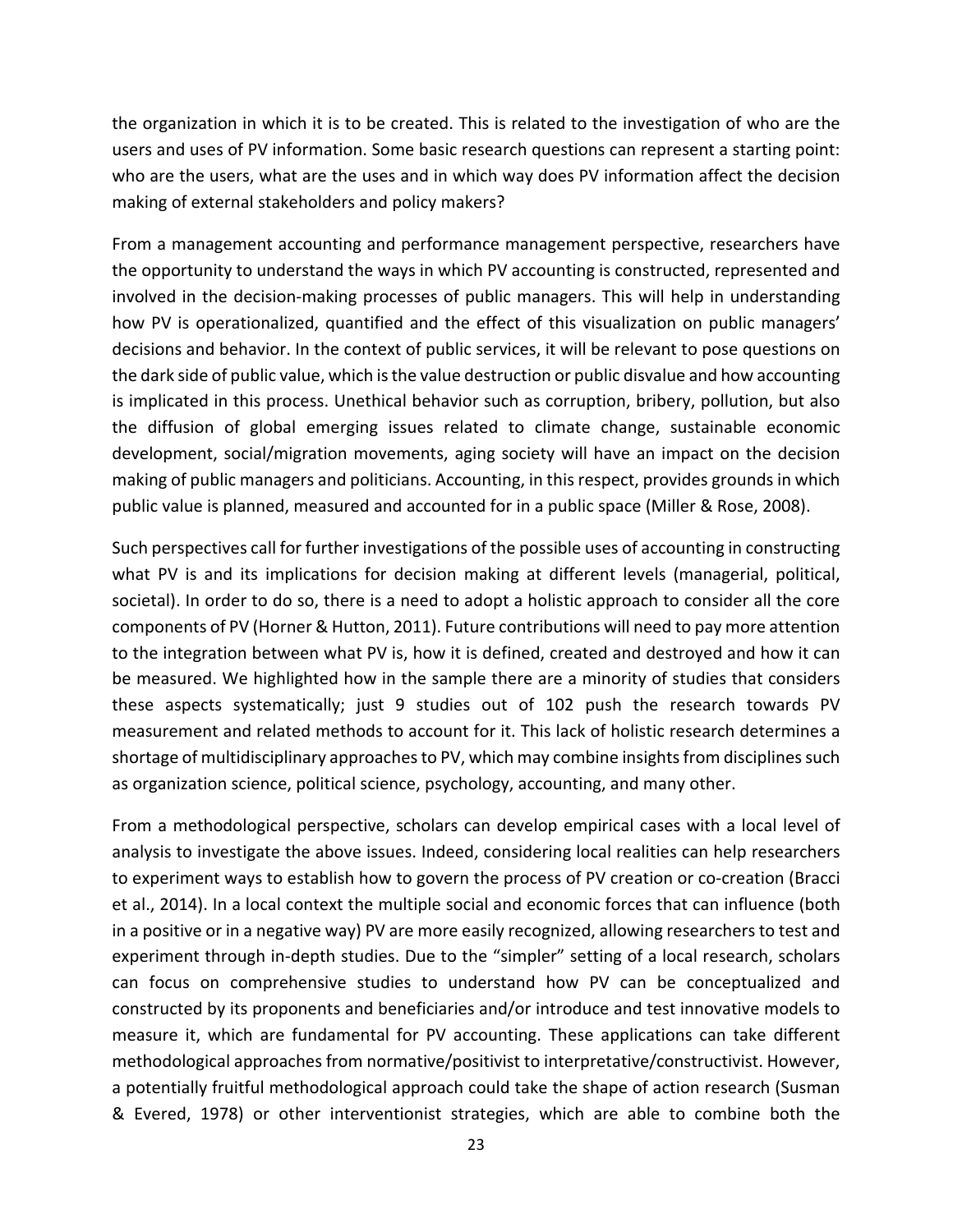theoretical development and the practical contribution to real-life problems (Dumay & Baard, 2017). This particular approach can lead to an increase in the number of interpretative or critical researches, in a context of dominant normative-conceptual approaches, drawing on studies of specific realities or cases of PV creation. Even social experiments can induce scholars to produce useful knowledge for bridging PV theory and theoretical frameworks from other fields of inquiry (Hartley et al., 2015).

Increasing the number of quantitative studies can be the second possible path to contribute to understanding how to account for PV. Only a few of the papers analyzed adopted this methodology (Meynhardt & Diefenbach, 2012; Hartley et al. 2015) and, due to its positivistic ontological nature, this may fit well with the large number of normative contributions, which discuss what PV is and how it can be achieved in theoretical terms, but even broaden this perspective toward other fields of inquiry (Meynhardt & Diefenback, 2012). New contributions can then focus on the organizational capability of public administrations at different levels, on the good government of relations inside complex networks of actors or on the empathetic skill to catch opportunities or avoid threats in measuring PV (Bracci et al., 2014; Papi et. Al., 2018). Quantitative researches can even adopt a broader national or international scope. This can enable researchers to identify which cultural vectors may influence the conception of PV in different countries by means of multiple international comparisons. This is the case of Hartley et al. (2015) who analyzed managers' political astuteness in UK, Australia and New Zealand. Future studies can evaluate one of the several variables to PV creation, especially those related to intangible skills inside organizations, and account for the effort of public managers, considering their political astuteness and entrepreneurial orientation, in the public value creation or consumption process.

The choice of the organizational focus can be an interesting topic to guide future researches in PV accounting. The majority of studies analyzed in this paper investigates PV in the context of public administrations, by means of theoretical studies, single case studies or comparisons between multiple case studies or quantitative methods. This trend highlights a clear preference to consider PV as the main task and a duty of public administrations, hiding the complex interplay with private and not-for-profit organizations involved in the design and delivery of public services. Indeed, private and not-for-profit organizations are fundamental when we consider that a key tenet of PV is its co-production and co-creation (Bryson, Crosby & Bloomberg, 2017). Few contributions concentrate on the role of the private and not for profit sector in PV creation. We advocate that PV accounting literature could benefit from this type of organizational focus by addressing issues such as network accounting, performance measurement and management. Accounting is deeply implicated as a governance tool of a networked way to co-produce between private subjects and to hold them accountable to public administration (Agostino & Arnaboldi, 2018). Policy makers at a macro level or public managers at a micro level can make informed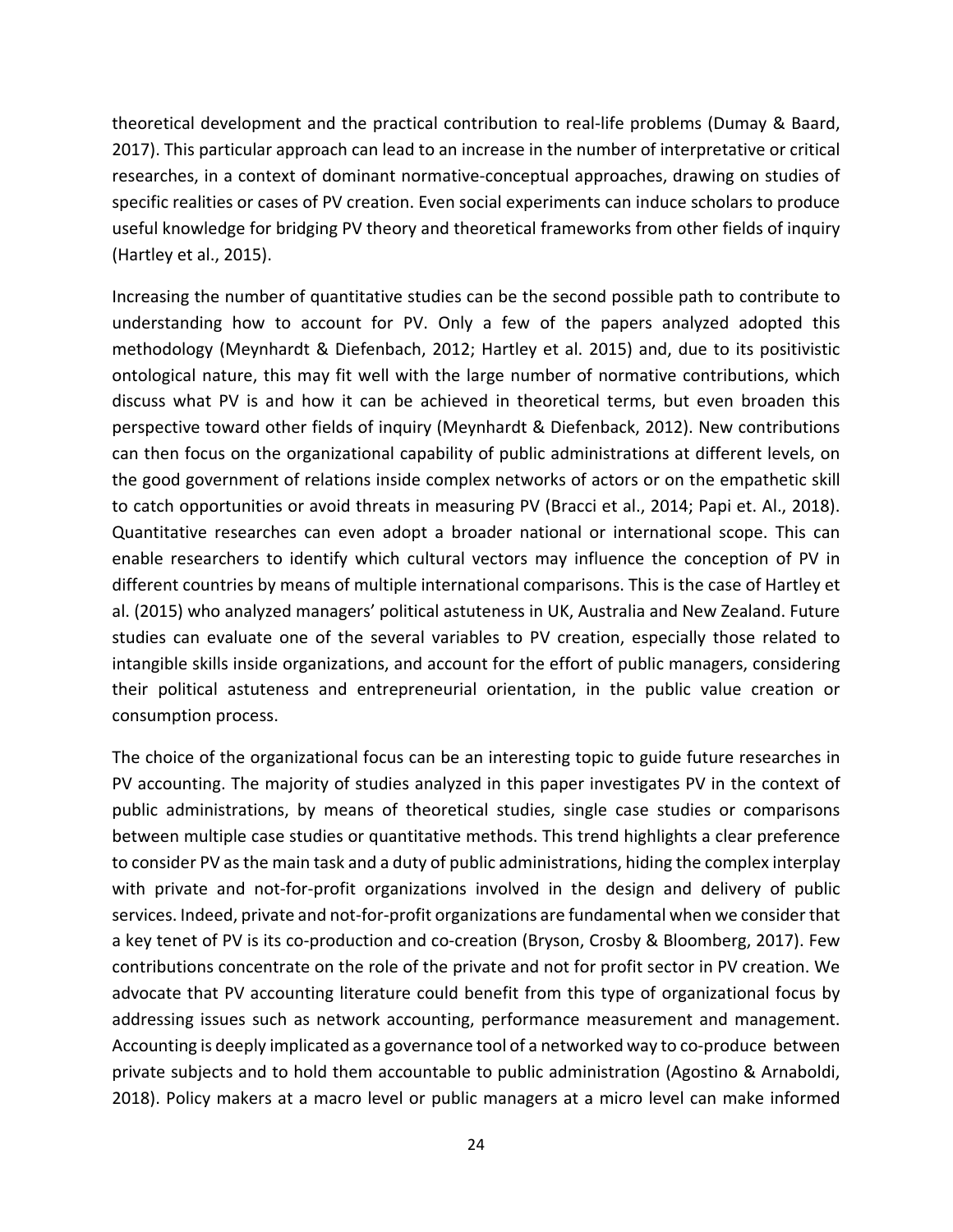decisions through the measurement of the PV created by each component of the network. From this point of view, accounting researches identify ways to hold a range of actors accountable to public administration and citizens and to govern the networked process of creation, contestation and accountability.

Can these multiple spaces for new accounting contributions to the literature lead to a paradigmatic change? In our view, the lack of empirical research (Hartley et al., 2017; Guarini, 2014), the limited number of papers, the high number of conceptual papers will require much effort and work by accounting scholars, despite more than 20 years of research on the topic. However, the trajectory leading to the rise of a PV paradigm may be reinforced by new contributions on the topic with a strong holistic approach that considers how to add and measure value, under an accounting perspective, which may enable managers to govern this process. In order to do so, it may be necessary to move away from the disciplinary "comfort zone" by exploring the margins in which accounting is implicated (Miller, 1998) and by adopting an interdisciplinary approach (Jacobs & Cuganesan, 2014). Indeed, as accounting scholars we need to investigate the intersections between well-developed accounting concepts and constructs, such as sustainability accounting, and public value.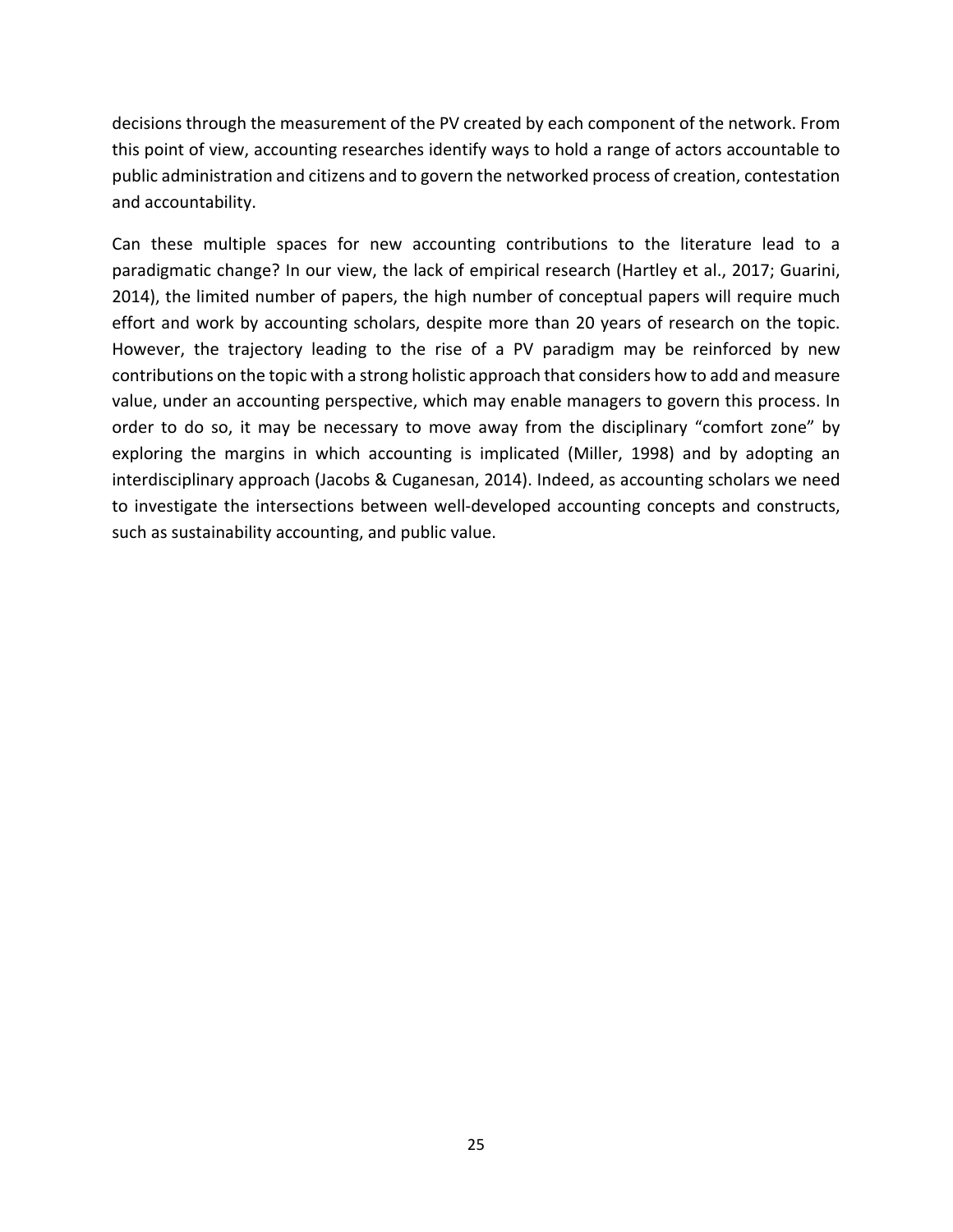#### **References**

- Agostino, D., & Arnaboldi, M. (2018). Performance measurement systems in public service networks. The what, who, and how of control. *Financial Accountability & Management*. https://doi.org/10.1111/faam.12147
- Alford, J., & Hughes, O. (2008). Public Value Pragmatism as the Next Phase of Public Management. *The American Review of Public Administration*, *38*(2), 130–148. https://doi.org/10.1177/0275074008314203
- Alford, J., & Yates, S. (2014). Mapping public value processes. *International Journal of Public Sector Management*, *27*(4), 334– 352. https://doi.org/10.1108/IJPSM-04-2013-0054
- Benington, J. (2009). Creating the Public In Order To Create Public Value? *Intl Journal of Public Administration Intl Journal of Public Administration Intl Journal of Public Administration*, *32*(4), 232–249. https://doi.org/10.1080/01900690902749578
- Bozeman, B., & Moulton, S. (2011). Integrative publicness: A framework for public management strategy and performance. *Journal of Public Administration Research and Theory*, *21*(SUPPL. 3), 363–380. https://doi.org/10.1093/jopart/mur031
- Bracci, E., Deidda Gagliardo, E., & Bigoni, M. (2014). *Performance management systems and public value strategy: A case study*. *Studies in Public and Non-Profit Governance* (Vol. 3). https://doi.org/10.1108/S2051-663020140000003006
- Broadbent, J., & Guthrie, J. (2008). Public sector to public services: 20 years of "contextual" accounting research. *Accounting, Auditing & Accountability Journal*, *21*(2), 129–169. https://doi.org/10.1108/09513570810854383
- Bryson, J. M., Crosby, B. C., & Bloomberg, L. (2014). Public value governance: Moving beyond traditional public administration and the new public management. *Public Administration Review*, *74*(4), 445–456. https://doi.org/10.1111/puar.12238
- Bryson, J., Sancino, A., Benington, J., & Sørensen, E. (2017). Towards a multi-actor theory of public value co-creation. *Public Management Review*, *19*(5), 640–654. https://doi.org/10.1080/14719037.2016.1192164
- Cordella, A., & Bonina, C. M. (2012). A public value perspective for ICT enabled public sector reforms: A theoretical reflection. *Government Information Quarterly*, *29*(4), 512–520. https://doi.org/10.1016/j.giq.2012.03.004
- Dumay, J., & Baard, V. (2017). An introduction to interventionist research in accounting. In Z. Hoque, L. D. Parker, M. A. Covaleski, & K. Haynes (Eds.), *The Routledge Companion to Qualitative Research Methods* (pp. 265–283). New York: Routledge.
- Esposito, P., & Ricci, P. (2015). How to turn public (dis)value into new public value? Evidence from Italy. *Public Money & Management*, *35*(3), 227–231. https://doi.org/10.1080/09540962.2015.1027499
- Faulkner, N., & Kaufman, S. (2017). Avoiding Theoretical Stagnation: A Systematic Review and Framework for Measuring Public Value. *Australian Journal of Public Administration*, *00*(0), 1–18. https://doi.org/10.1111/1467-8500.12251
- Guthrie, J., Marcon, G., & Russo, S. (2014). *Public Value Management, Measurement and Reporting*. London: Emerald Group Publishing Ltd.
- Guthrie, J., Ricceri, F., & Dumay, J. (2012). Reflections and projections. A decade of Intellectual Capital Accounting Research *The British Accounting review, 44,* 68-82
- Hartley, J., Alford, J., Hughes, O., & Yates, S. (2015). Public value and political astuteness in the work of public managers: The art of the possible. *Public Administration*, *93*(1), 195–211. https://doi.org/10.1111/padm.12125
- Hartley, J., Alford, J., Knies, E., & Douglas, S. (2017). Towards an empirical research agenda for public value theory. *Public Management Review*, *19*(5), 670–685. https://doi.org/10.1080/14719037.2016.1192166
- Jacobs, K., & Cuganesan, S. (2014). Interdisciplinary accounting research in public sector: dissolving boundaries to tackle wicked problems. *Accounting, Auditing & Accountability Journal*, *27*(8), 1250–1256.
- Massaro, M., Dumay, J., & Guthrie, J. (2016). On the shoulders of giants: undertaking a structured literature review in accounting. *Accounting, Auditing & Accountability Journal*, *29*(5), 767–801. https://doi.org/10.1108/AAAJ-01-2015-1939

Miller, P. (1998). The margins of accounting. *European Accounting Review*, *7*(4), 605–621.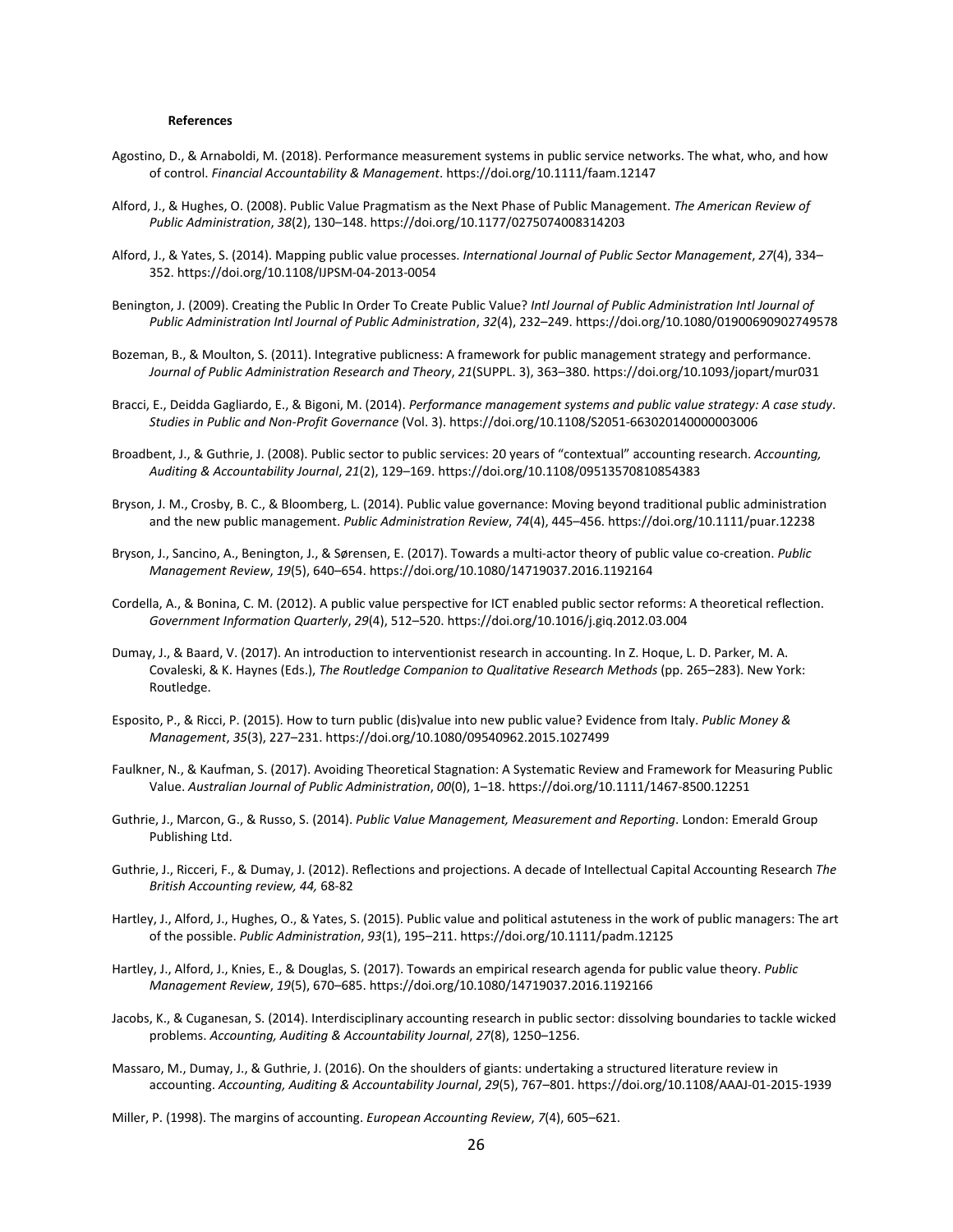#### https://doi.org/10.1080/096381898336213

Miller, P., & Rose, N. S. (2008). *Governing the present : administering economic, social and personal life*. London: Polity.

- Moore, M. H. (1995). *Creating public value: strategic management in government*. Cambridge MA: Harvard University Press.
- Moore, M. H. (2014). Public Value Accounting: Establishing the Philosophical Basis. *Public Administration Review*, *74*(4), 465– 477. https://doi.org/10.1111/puar.12198
- Northcott, D., & Ma'amora Taulapapa, T. (2012). Using the balanced scorecard to manage performance in public sector organizations. *International Journal of Public Sector Management*, *25*(3), 166–191. https://doi.org/10.1108/09513551211224234
- O'Flynn, J. (2007). From new public management to public value: Paradigmatic change and managerial implications. *Australian Journal of Public Administration*, *66*(3), 353–366. https://doi.org/10.1111/j.1467-8500.2007.00545.x
- Santis, S., Grossi, G., & Bisogno, M. (2018). Public sector consolidated financial statements: a structured literature review. *Journal of Public Budgeting, Accounting & Financial Management*, *30*(2), 230–251. https://doi.org/10.1108/JPBAFM-02- 2018-0017
- Spano, A. (2009). Public value creation and management control systems. *International Journal of Public Administration*, *32*(3– 4), 328–348.
- Stoker, G. (2006). Public Value Management: A New Narrative for Networked Governance? *The American Review of Public Administration*, *36*(1), 41–57. https://doi.org/10.1177/0275074005282583
- Susman, G. I., & Evered, R. D. (1978). An Assessment of the Scientific Merits of Action Research. *Administrative Science Quarterly*, *23*(4), 582–603.
- Torchia, M., Calabrò, A., & Morner, M. (2015). Public–Private Partnerships in the Health Care Sector: A systematic review of the literature. *Public Management Review*, *17*(2), 236–261. https://doi.org/10.1080/14719037.2013.792380
- Van Der Wal, Z., Nabatchi, T., & De Graaf, G. (2015). From Galaxies to Universe: A Cross-Disciplinary Review and Analysis of Public Values Publications From 1969 to 2012. *American Review of Public Administration*, *45*(1), 13–28. https://doi.org/10.1177/0275074013488822
- Williams, I., & Shearer, H. (2011). Appraising public value: Past, present and futures. *Public Administration*, *89*(4), 1367–1384. https://doi.org/10.1111/j.1467-9299.2011.01942.x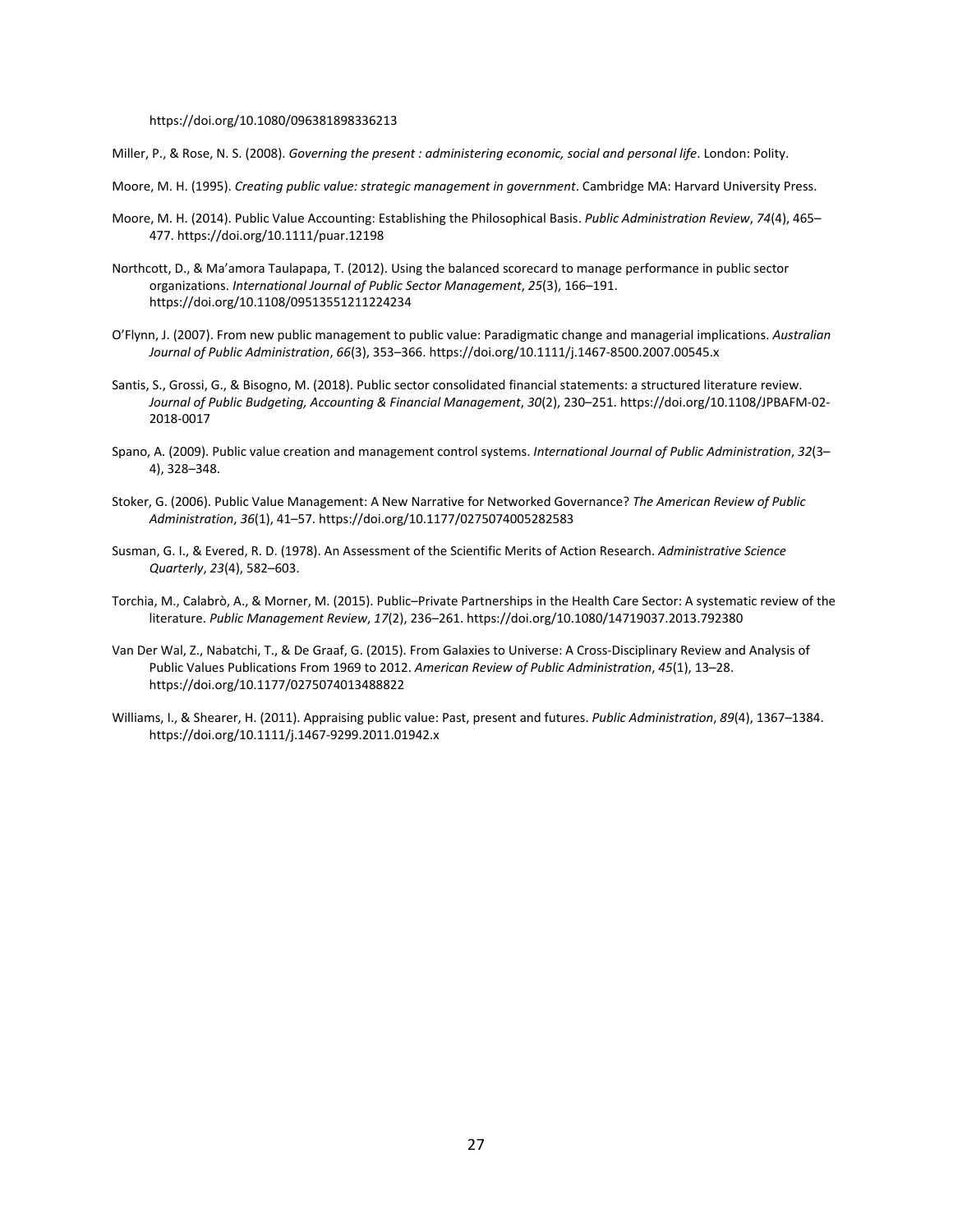#### **ANNEX 1: Journal articles reviewed**

- Alford, J. (2014). The Multiple Facets of Co-Production: Building on the work of Elinor Ostrom. Public Management Review, 16(3), 299–316. https://doi.org/10.1080/14719037.2013.806578
- Alford, J. (2016). Co-Production, Interdependence and Publicness: Extending public service-dominant logic. Public Management Review, 18(5), 673–691. https://doi.org/10.1080/14719037.2015.1111659
- Alford, J., & Hughes, O. (2008). Public value pragmatism as the next phase of public management. American Review of Public Administration, 38(2), 130–148. https://doi.org/10.1177/0275074008314203
- Alford, J., & O'Flynn, J. (2009). Making Sense of Public Value: Concepts, Critiques and Emergent Meanings. International Journal of Public Administration, 32(3–4), 171–191. https://doi.org/10.1080/01900690902732731
- Alford, J., & Yates, S. (2014). Mapping public value processes. International Journal of Public Sector Management, 27(4), 334–352. https://doi.org/10.1108/IJPSM-04-2013-0054
- Alford, J., & Yates, S. (2016). Co-Production of Public Services in Australia: The Roles of Government Organisations and Co-Producers. Australian Journal of Public Administration, 75(2), 159–175. https://doi.org/10.1111/1467- 8500.12157
- Amsler, L. B. (2016a). Collaborative Governance: Integrating Management, Politics, and Law. Public Administration Review, 76(5), 700–711. https://doi.org/10.1111/puar.12605
- Anderson, D. M., & Taggart, G. (2016). Organizations, Policies, and the Roots of Public Value Failure: The Case of For-Profit Higher Education. Public Administration Review, 76(5), 779–789. https://doi.org/10.1111/puar.12606
- Angiola, N., Bianchi, P., & Marino, R. (2013). Cultural Strategies and Public Value Creation: Empirical Evidence. International Journal of Public Administration, 36(7), 492–504. https://doi.org/10.1080/01900692.2013.773032
- Benington, J. (2009). Creating the public in order to create public value? International Journal of Public Administration, 32(3–4), 232–249. https://doi.org/10.1080/01900690902749578
- Bovaird, T. (2004). Public-private partnerships: From contested concepts to prevalent practice. International Review of Administrative Sciences, 70(2), 199–215. https://doi.org/10.1177/0020852304044250
- Brookes, S., & Wiggan, J. (2009). Reflecting the public value of sport: A game of two halves? Public Management Review, 11(4), 401–420. https://doi.org/10.1080/14719030902989490
- Bryson, J. M., Crosby, B. C., & Bloomberg, L. (2014). Public value governance: Moving beyond traditional public administration and the new public management. Public Administration Review, 74(4), 445–456. https://doi.org/10.1111/puar.12238
- Bryson, J., Sancino, A., Benington, J., & Sørensen, E. (2017). Towards a multi-actor theory of public value co-creation. Public Management Review, 19(5), 640–654. https://doi.org/10.1080/14719037.2016.1192164
- Carmeli, A. (2008). The fiscal distress of local governments in Israel: Sources and coping strategies. Administration and Society, 39(8), 984–1007. https://doi.org/10.1177/0095399707309358
- Charles, M. B., Ryan, R., Castillo, C. P., & Brown, K. (2008). Safe and sound? the public value trade-off in worker safety and public infrastructure procurement. Public Money and Management, 28(3), 159–166. https://doi.org/10.1111/j.1467-9302.2008.00638.x
- Chohan, U. W., & Jacobs, K. (2017b). Public Value in Politics: A Legislative Budget Office Approach. International Journal of Public Administration, 40(12), 1063–1073. https://doi.org/10.1080/01900692.2016.1242612
- Colebatch, H. K. (2010). Valuing public value: Recognising and applying knowledge about the governmental process. Australian Journal of Public Administration, 69(1), 66–78. https://doi.org/10.1111/j.1467-8500.2009.00665.x
- Connolly, J. (2016). Contribution analysis as an approach to enable public managers to demonstrate public value. International Journal of Public Sector Management, 29(7), 690–707. https://doi.org/10.1108/IJPSM-12-2015- 0225
- Cordella, A., & Bonina, C. M. (2012). A public value perspective for ICT enabled public sector reforms: A theoretical reflection. Government Information Quarterly, 29(4), 512–520. https://doi.org/10.1016/j.giq.2012.03.004
- Crosby, B. C., 't Hart, P., & Torfing, J. (2017). Public value creation through collaborative innovation. Public Management Review, 19(5), 655–669. https://doi.org/10.1080/14719037.2016.1192165
- de Jong, J., Douglas, S., Sicilia, M., Radnor, Z., Noordegraaf, M., & Debus, P. (2017). Instruments of value: using the analytic tools of public value theory in teaching and practice. Public Management Review, 19(5), 605–620. https://doi.org/10.1080/14719037.2016.1192162
- Douglas, S., & Meijer, A. (2016). Transparency and Public Value—Analyzing the Transparency Practices and Value Creation of Public Utilities. International Journal of Public Administration, 39(12), 940–951. https://doi.org/10.1080/01900692.2015.1064133
- Edwards, M. G., Soo, C., & Greckhamer, T. (2016). Public Value Management: A Case Study of Transitional Change in Disability Sector Reform in Western Australia. Australian Journal of Public Administration, 75(2), 176–190.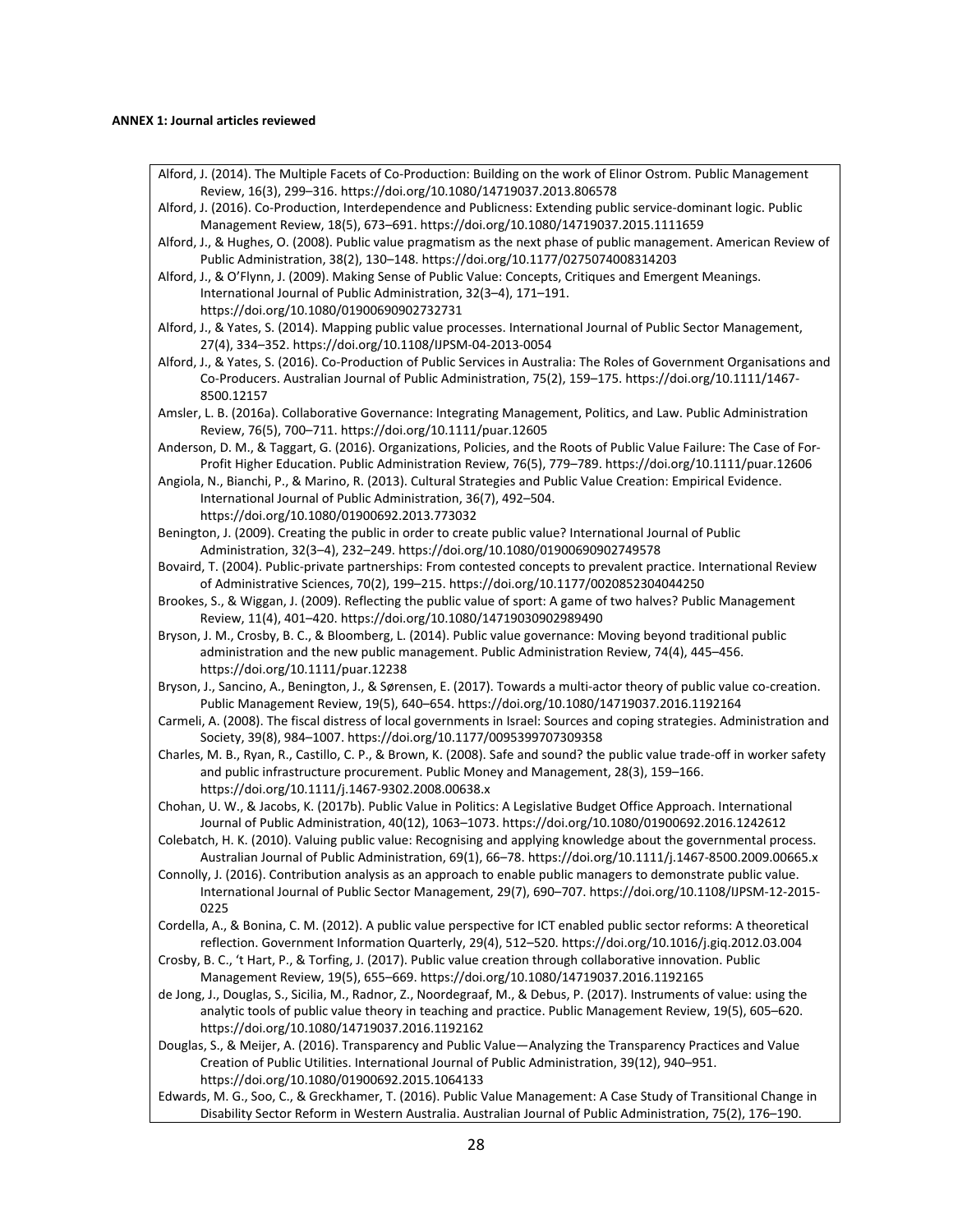https://doi.org/10.1111/1467-8500.12193

- Esposito, P., & Ricci, P. (2015). How to turn public (dis)value into new public value? Evidence from Italy. Public Money & Management, 35(3), 227–231. https://doi.org/10.1080/09540962.2015.1027499
- Fisher, J., & Grant, B. (2013). Public Value: Recovering the Ethical for Public Sector Managers. International Journal of Public Administration, 36(4), 248–255. https://doi.org/10.1080/01900692.2012.757618
- Fisher, T. (2014). Public value and the integrative mind: How multiple sectors can collaborate in city building. Public Administration Review, 74(4), 457–464. https://doi.org/10.1111/puar.12133
- Freeman, P. L., & Millar, A. J. (2017). Valuing the project: a knowledge-action response to network governance in collaborative research. Public Money and Management, 37(1), 23–30. https://doi.org/10.1080/09540962.2016.1241577
- Gallop, G. (2011). New development: Public leadership, public value and the public interest. Public Money & Management, 31(5), 371–376. https://doi.org/10.1080/09540962.2011.598354
- Geuijen, K., Moore, M., Cederquist, A., Ronning, R., & van Twist, M. (2017). Creating public value in global wicked problems. Public Management Review, 19(5), 621–639. https://doi.org/10.1080/14719037.2016.1192163
- Geurtsen, A. (2014). Accountability standards and legitimacy of not-for-profit organizations in the Netherlands. International Review of Public Administration, 19(2), 163–178. https://doi.org/10.1080/12294659.2014.912451
- Giauque, D., Ritz, A., Varone, F., Anderfuhren-Biget, S., & Waldner, C. (2011). Putting public service motivation into context: A balance between universalism and particularism. International Review of Administrative Sciences, 77(2), 227–253. https://doi.org/10.1177/0020852311399232
- Goldfinch, S., & Wallis, J. (2010). Two Myths Of Convergence In Public Management Reform. Public Administration, 88(4), 1099–1115. https://doi.org/10.1111/j.1467-9299.2010.01848.x
- Grandia, J., & Meehan, J. (2017). Public procurement as a policy tool: using procurement to reach desired outcomes in society. International Journal of Public Sector Management, 30(4), 302–309. https://doi.org/10.1108/IJPSM-03-2017-0066
- Grube, D. (2011). What the Secretary Said Next: "Public Rhetorical Leadership" in the Australian Public Service. Australian Journal of Public Administration, 70(2), 115–130. https://doi.org/10.1111/j.1467- 8500.2011.00724.x
- Grube, D. (2012). A very public search for public value: "Rhetorical secretaries" in westminster jurisdictions. Public Administration, 90(2), 445–465. https://doi.org/10.1111/j.1467-9299.2011.01973.x
- Hartley, J., Alford, J., Hughes, O., & Yates, S. (2015). Public value and political astuteness in the work of public managers: The art of the possible. Public Administration, 93(1), 195–211. https://doi.org/10.1111/padm.12125

Hartley, J., Alford, J., Knies, E., & Douglas, S. (2017). Towards an empirical research agenda for public value theory. Public Management Review, 19(5), 670–685. https://doi.org/10.1080/14719037.2016.1192166

- Herguner, B. (2015). Public value as a framework for reforming publicly funded museums. International Journal of Public Sector Management, 28(6), 461–474. https://doi.org/10.1108/IJPSM-01-2015-0006
- Hui, G., & Hayllar, M. R. (2010). Creating public value in e-government: A public-private-citizen collaboration framework in Web 2.0. Australian Journal of Public Administration, 69(SUPPL. 1), 120–131. https://doi.org/10.1111/j.1467-8500.2009.00662.x
- Hung, M. J. (2012). Building Citizen-centred E-government in Taiwan: Problems and Prospects 1. Australian Journal of Public Administration, 71(2), 246–255. https://doi.org/10.1111/j.1467-8500.2012.00764.x
- Kalambokidis, L. (2014). Creating public value with tax and spending policies: The view from public economics. Public Administration Review, 74(4), 519–526. https://doi.org/10.1111/puar.12162
- Karunasena, K., & Deng, H. (2012). Critical factors for evaluating the public value of e-government in Sri Lanka. Government Information Quarterly, 29(1), 76–84. https://doi.org/10.1016/j.giq.2011.04.005
- Kearney, C., & Meynhardt, T. (2016). Directing Corporate Entrepreneurship Strategy in the Public Sector to Public Value: Antecedents, Components, and Outcomes. International Public Management Journal, 19(4), 543–572. https://doi.org/10.1080/10967494.2016.1160013
- Kim, S. ., & Vandenabeele, W. . c. (2010). A strategy for building public service motivation research internationally. Public Administration Review, 70(5), 701–709. https://doi.org/10.1111/j.1540-6210.2010.02198.x
- Lowndes, V., Pratchett, L., & Stoker, G. (2006). Local political participation: The impact of rules-in-use. Public Administration, 84(3), 539–561. https://doi.org/10.1111/j.1467-9299.2006.00601.x
- Maddock, S. (2009). Gender still matters and impacts on public value and innovation and the public reform process. Public Policy and Administration, 24(2), 141–152. https://doi.org/10.1177/0952076708100876
- Marion, R., & Phillips, S. K. (2005). Modernising policy for public value: Learning lessons from the management of bushfires. Australian Journal of Public Administration, 64(1), 75–82. https://doi.org/10.1111/j.1467- 8500.2005.00418.x
- Meijer, A. (2015). E-governance innovation: Barriers and strategies. Government Information Quarterly, 32(2), 198–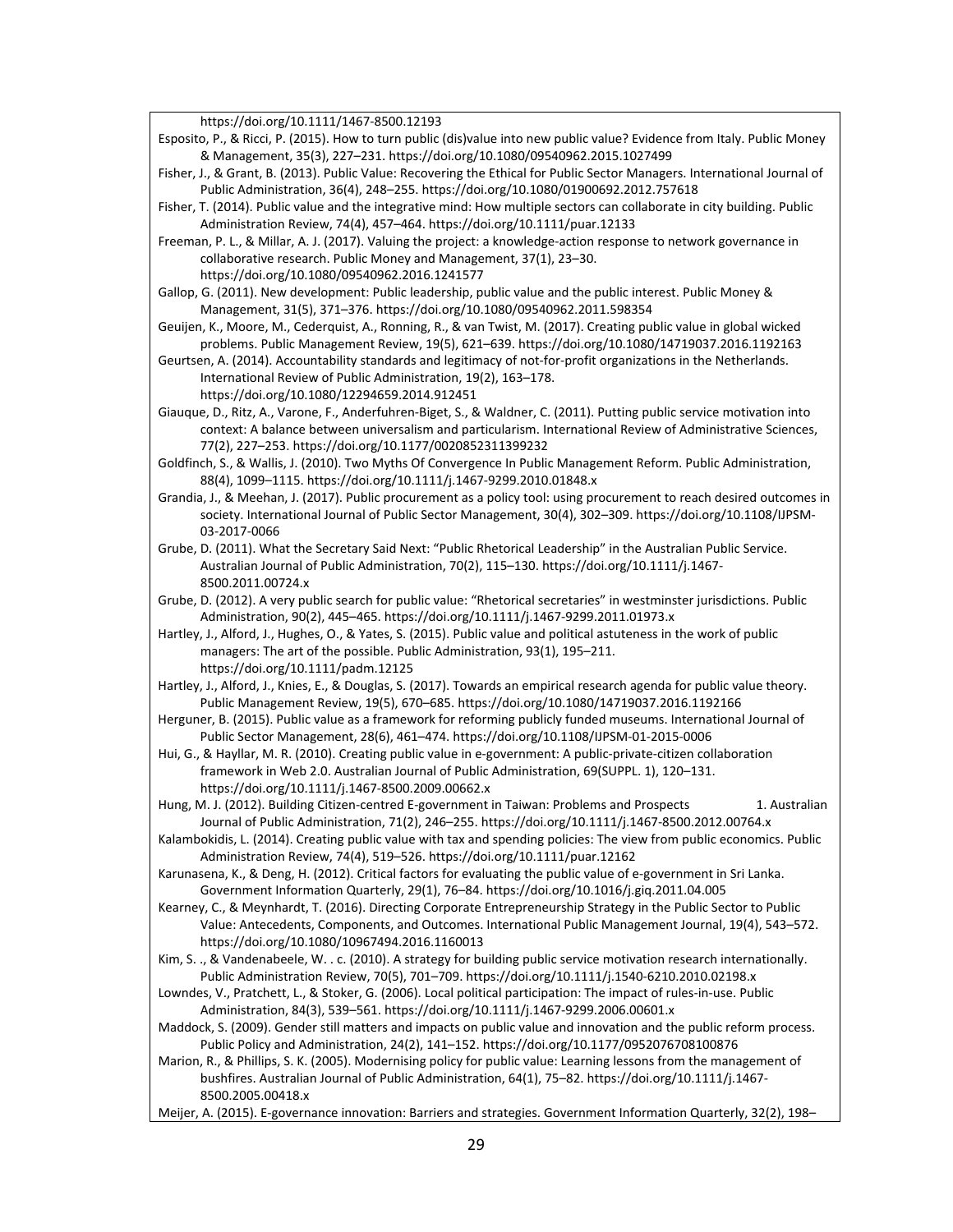206. https://doi.org/10.1016/j.giq.2015.01.001

Meynhardt, T. (2009). Public value inside: What is public value creation? International Journal of Public Administration, 32(3–4), 192–219. https://doi.org/10.1080/01900690902732632

- Meynhardt, T., & Bartholomes, S. (2011). (De)Composing Public value: In search of basic dimensions and common ground. International Public Management Journal, 14(3), 284–308. https://doi.org/10.1080/10967494.2011.618389
- Meynhardt, T., & Diefenbach, F. E. (2012). What drives entrepreneurial orientation in the public sector? evidence from Germany's Federal Labor Agency. Journal of Public Administration Research and Theory, 22(4), 761–792. https://doi.org/10.1093/jopart/mus013

Meynhardt, T., & Metelmann, J. (2009). Pushing the envelope: Creating public value in the labor market: An empirical study on the role of middle managers. International Journal of Public Administration (Vol. 32). https://doi.org/10.1080/01900690902732806

- Michel-Clupot, M., & Rouot, S. (2015). Public values and function creep of the financial rating by local authorities. International Review of Administrative Sciences, 81(2), 303–325. https://doi.org/10.1177/0020852314554542
- Mintrom, M., & Luetjens, J. (2016). Design Thinking in Policymaking Processes: Opportunities and Challenges. Australian Journal of Public Administration, 75(3), 391–402. https://doi.org/10.1111/1467-8500.12211
- Moore, M. H. (2014). Public Value Accounting: Establishing the Philosophical Bias. Public Administration Review, 74(4), 465–477. https://doi.org/10.1111/puar.12198.Public
- Moore, M. H., & Hartley, J. (2008). Innovations in governance. Public Management Review, 10(1), 3–20. https://doi.org/10.1080/14719030701763161
- Morner, M., & Misgeld, M. (2014). Governing public value: How to foster knowledge-intensive collaboration in the public sector. Studies in Public and Non-Profit Governance (Vol. 2). Emerald Group Publishing Limited. https://doi.org/10.1108/S2051-663020140000002000
- Morrell, K. (2009). Governance and the public good. Public Administration, 87(3), 538–556. https://doi.org/10.1111/j.1467-9299.2009.01756.x
- Mussari, R., & Ruggiero, P. (2010). Public managers' performance evaluation systems and public value creation: Behavioral and economic aspects. International Journal of Public Administration, 33(11), 541–548. https://doi.org/10.1080/01900692.2010.507115
- Noble, D., Charles, M. B., & Keast, R. (2017). New development: Towards a collaborative competency framework to enhance public value in university– industry collaboration. Public Money and Management, 37(5), 373–378. https://doi.org/10.1080/09540962.2017.1328799
- O'Flynn, J. (2007). From new public management to public value: Paradigmatic change and managerial implications. Australian Journal of Public Administration, 66(3), 353–366. https://doi.org/10.1111/j.1467- 8500.2007.00545.x
- Osborne, S. P., Radnor, Z., & Strokosch, K. (2016). Co-Production and the Co-Creation of Value in Public Services: A suitable case for treatment? Public Management Review, 18(5), 639–653. https://doi.org/10.1080/14719037.2015.1111927
- Overeem, P., & Tholen, B. (2011). After Managerialism. Administration & Society, 43(7), 722–748. https://doi.org/10.1177/0095399711413728
- Page, S. B., Stone, M. M., Bryson, J. M., & Crosby, B. C. (2015). Public value creation by cross-sector collaborations: A framework and challenges of assessment. Public Administration, 93(3), 715–732. https://doi.org/10.1111/padm.12161
- Pierre, J. (2011). Stealth Economy? Economic Theory and the Politics of Administrative Reform. Administration & Society, 43(6), 672–692. https://doi.org/10.1177/0095399711412928
- Prebble, M. (2012). Public Value and the Ideal State: Rescuing Public Value from Ambiguity. Australian Journal of Public Administration, 71(4), 392–402. https://doi.org/10.1111/j.1467-8500.2012.00787.x
- Prebble, M. (2015). Public Value and Limits to Collaboration. International Journal of Public Administration, 38(7), 473–485. https://doi.org/10.1080/01900692.2014.949742
- Ramia, G., & Carney, T. (2010). The rudd government's employment services agenda: Is it Post-NPM and why is that important? Australian Journal of Public Administration, 69(3), 263–273. https://doi.org/10.1111/j.1467- 8500.2010.00686.x

Raus, M., Liu, J., & Kipp, A. (2010). Evaluating IT innovations in a business-to-government context: A framework and its applications. Government Information Quarterly, 27(2), 122–133. https://doi.org/10.1016/j.giq.2009.04.007

Rhodes, R. A. W., & Wanna, J. (2007). The limits to public value, or rescuing responsible government from the platonic guardians. Australian Journal of Public Administration, 66(4), 406–421. https://doi.org/10.1111/j.1467- 8500.2007.00553.x

Rhodes, R. A. W., & Wanna, J. (2009). Bringing the politics back in: Public value in Westminster parliamentary government. Public Administration, 87(2), 161–183. https://doi.org/10.1111/j.1467-9299.2009.01763.x Sam, M. P. (2011). Building legitimacy at sport Canada: Pitfalls of public value creation? International Review of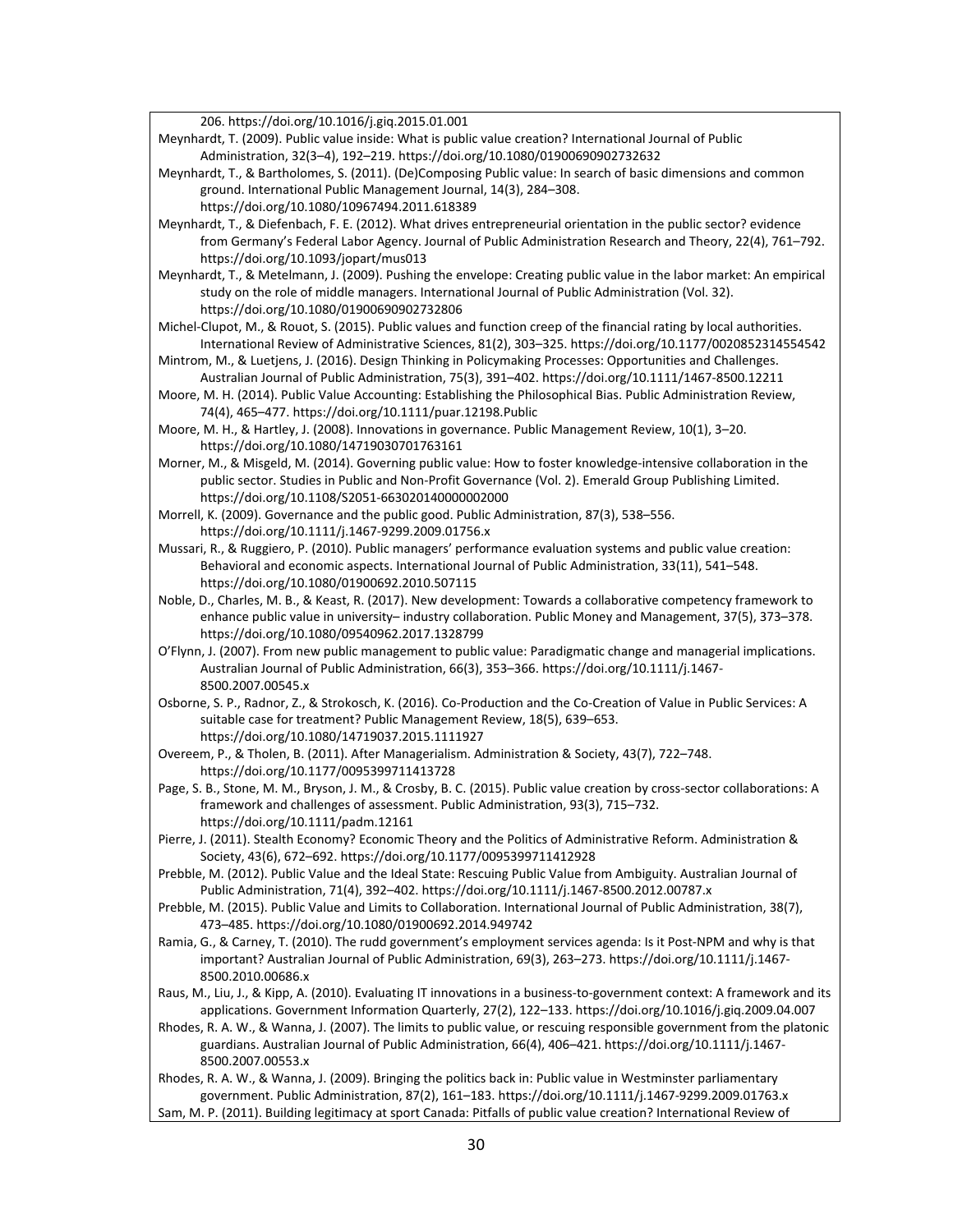Administrative Sciences, 77(4), 757–778. https://doi.org/10.1177/0020852311419389 Shaw, R. (2013). Another Size Fits all? Public Value Management and Challenges for Institutional Design. Public Management Review, 15(4), 477–500. https://doi.org/10.1080/14719037.2012.664017 Spano, A. (2009). Public value creation and management control systems. International Journal of Public Administration, 32(3–4), 328–348. https://doi.org/10.1080/01900690902732848 Stoker, G. (2006). Public value management: a new narrative for networked governance? The American Review of Public Administration, 36(41), 41–57. https://doi.org/10.1177/0275074005282583 Su, X., & Bozeman, B. (2009). Do expectations meet aspirations? The relation of public managers' job choice motives to job satisfaction. International Review of Public Administration, 14(1), 1–9. https://doi.org/10.1080/12294659.2009.10805143 Tabi, M. T., & Verdon, D. (2014). New public service performance management tools and public water governance: The main lessons drawn from action research conducted in an urban environment1. International Review of Administrative Sciences, 80(1), 213–235. https://doi.org/10.1177/0020852313511574 Talbot, C. (2011). Paradoxes and prospects of "public value." Public Money and Management, 31(1), 27–34. https://doi.org/10.1080/09540962.2011.545544 Teicher, J., Alam, Q., & Van Gramberg, B. (2006). Managing trust and relationships in PPPs: Some Australian experiences. International Review of Administrative Sciences, 72(1), 85–100. https://doi.org/10.1177/0020852306061624 Thompson, F., & Rizova, P. (2015). Understanding and Creating Public Value: Business is the engine, government the flywheel (and also the regulator). Public Management Review, 17(4), 565–586. https://doi.org/10.1080/14719037.2013.841982 Try, D., & Radnor, Z. (2007). Developing an understanding of results-based management through public value theory. International Journal of Public Sector Management, 20(7), 655–673. https://doi.org/10.1108/09513550710823542 van Eijck, K. H. J., & Lindemann, B. (2016). Crafting Spaces: Strategies for Managing Public Needs Agendas. International Journal of Public Administration, 39(1), 49–62. https://doi.org/10.1080/01900692.2015.1028640 Wang, B. (2016). Public Value in Moral Market: A Case Study of Human Organ Transplantation System. International Journal of Public Administration, 39(2), 135–145. https://doi.org/10.1080/01900692.2014.1003304 Williams, I., & Shearer, H. (2011). Appraising public value: Past, present and futures. Public Administration, 89(4), 1367–1384. https://doi.org/10.1111/j.1467-9299.2011.01942.x Wu, X., & He, J. (2009). Paradigm shift in public administration: Implications for teaching in professional training programs. Public Administration Review, (December), 21–28. https://doi.org/10.1111/j.1540- 6210.2009.02085.x Yang, K. (2016). Creating Public Value and Institutional Innovations across Boundaries: An Integrative Process of Participation, Legitimation, and Implementation. Public Administration Review, 76(6), 873–885. https://doi.org/10.1111/puar.12561 Yeboah-Assiamah, E., Asamoah, K., & Kyeremeh, T. A. (2016). Therefore, Is Bureaucracy Dead? Making a Case for Complementarity of Paradigms in Public Administrative Thinking and Discourse. International Journal of Public Administration, 39(5), 382–394. https://doi.org/10.1080/01900692.2015.1015558 Yildiz, M., & Saylam, A. (2013). E-government discourses: An inductive analysis. Government Information Quarterly, 30(2), 141–153. https://doi.org/10.1016/j.giq.2012.10.007

#### **ANNEX 2: Book chapters reviewed**

Badia F., Borin E., & Donato F., (2014). Co-governing public value in local authorities. In J. Guthrie, G. Marcon and S. Russo, (Eds.), *Public Value Management, Measurement and Reporting* (Emerald Group Publishing Ltd, London), pp. 269-289.

- Bracci E., Deidda Gagliardo E., & Bigoni M., (2014). Performance management systems and public value strategy: A case study. In J. Guthrie, G. Marcon and S. Russo, (Eds.), *Public Value Management, Measurement and Reporting* (Emerald Group Publishing Ltd, London), pp. 129-157.
- Cuganesan S., Jacobs K., Lacey D., & Dumay J., (2014). Beyond new public management: Does performance measurement drive public value in networks?. . In J. Guthrie, G. Marcon and S. Russo, (Eds.), *Public Value Management, Measurement and Reporting* (Emerald Group Publishing Ltd, London), pp. 21-42.
- Dumay J., (2014). Developing strategy to create a public value chain. In J. Guthrie, G. Marcon and S. Russo, (Eds.), *Public Value Management, Measurement and Reporting* (Emerald Group Publishing Ltd, London), pp. 65-83.

Esposito P., & Ricci P., (2014). Public (Dis)Value: a case study. In J. Guthrie, G. Marcon and S. Russo, (Eds.), *Public Value Management, Measurement and Reporting* (Emerald Group Publishing Ltd, London), pp. 291-300. Farneti F., & Dumay J., (2014). Sustainable public value inscriptions: A critical approach. In J. Guthrie, G. Marcon and